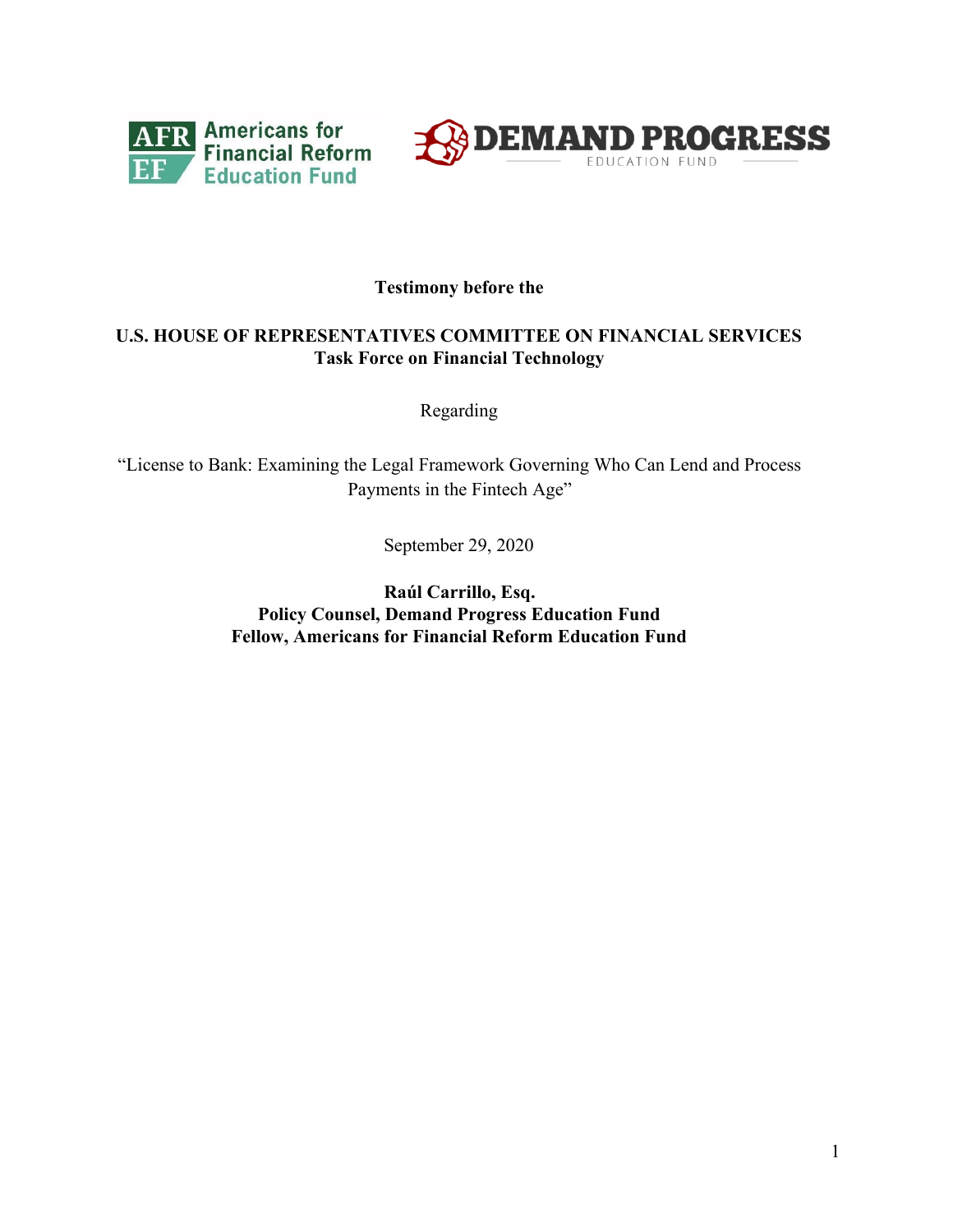#### **Summary**

Chairman Lynch, Ranking Member Emmer, and Members of the Financial Technology Task Force, thank you for inviting me to testify regarding the legal framework governing who can lend and process payments. I offer my testimony as Policy Counsel to the Demand Progress Education Fund (DPEF)<sup>1</sup> and a Fellow at the Americans for Financial Reform Education Fund (AFR Education Fund).<sup>2</sup> I have previously served as Special Counsel to the Enforcement Director at the Consumer Financial Protection Bureau (CFPB).

Today, I would like to provide a public interest perspective on developments in the fintech sector. While many relatively new "bank-like" technologies may provide benefits to individual users, they also present risks to the integrity of the financial system, consumer protections, and our civil rights (especially our rights to privacy). Moreover, many of these innovations only serve to entrench the power of Big Tech and further erode our democracy.

I echo previous calls for policymakers to adopt a bright-line, precautionary approach to digital "bank-like" activities.<sup>3</sup> What industry calls "innovation" is often easily mapped to a longstanding financial service and therefore the existing laws should apply. At the same time, certain tools and certain forms of partnerships should have no place in our economy whatsoever.<sup>22</sup> Treating innovation as an unqualified good leads regulators to ignore both considerations of equity and long-term, sustainable innovation. Give the interface between powerful corporations, complex products, and the public, precaution should be the norm, as it is in food and drug regulation.<sup>4</sup>

In this testimony, I discuss the following (non-exhaustive) list of concerns:

• The existing regulatory framework allows nonbank companies to "rent" a bank charter in order to evade state consumer protection laws. The recent "*Madden*-fix rules" adopted by the Office of the Comptroller of the Currency (OCC) and the Federal Deposit Insurance Corporation (FDIC), as well as the OCC's proposed "true lender rule", exacerbate this problem.

<sup>1</sup> DPEF is a fiscally-sponsored project of New Venture Fund, a 501(c)3 organization. DPEF and our more than two million affiliated activists seek to protect the democratic character of the internet — and wield it to render government accountable and contest concentrated corporate power.

<sup>&</sup>lt;sup>2</sup> AFR Education Fund is a coalition of more than 200 national, state, and local groups who have come together to advocate for reform of the financial industry. Members of AFR Education Fund include consumer, civil rights, investor, retiree, community, labor, faith based, and business groups.

<sup>3</sup> *See, e.g.* Saule T. Omarova, *Dealing with Disruption: Emerging Approaches to Fintech Regulation*, 61 WASH. U. J.L. & POL'<sup>Y</sup> 27, 34-36 (2020) (discussing the problem with "smart" regulation: regulation that is "iterative, flexible, carefully tailored, risk-sensitive, and innovation-friendly."); JULIE E. COHEN, BETWEEN TRUTH AND POWER: THE LEGAL CONSTRUCTIONS OF INFORMATIONAL CAPITALISM 174, 182-187 (2019) (underscoring the importance of understanding platform digital activities in order to meet systemic threats).

<sup>4</sup> COHEN, *supra* note 3, at 91-92.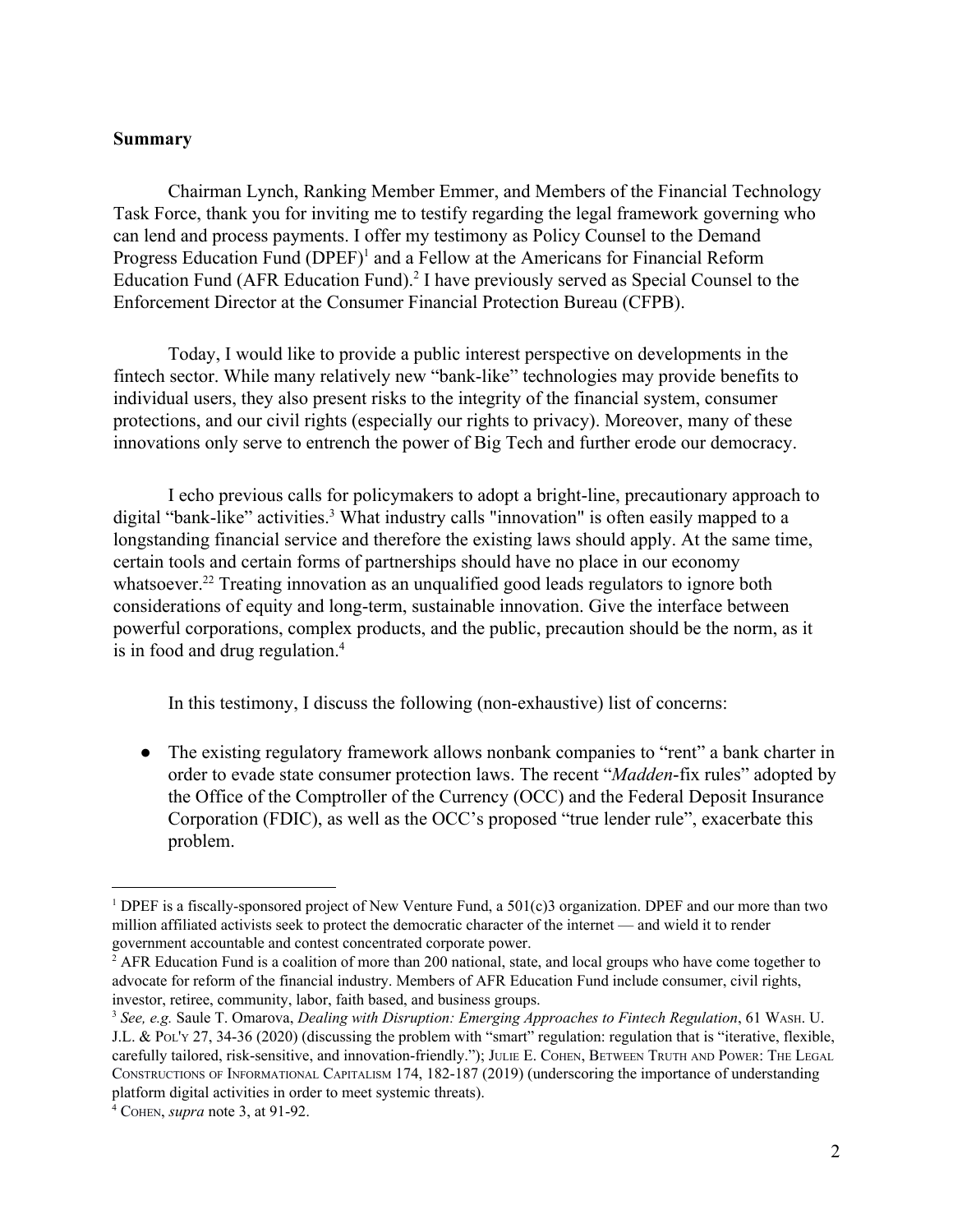- The use of artificial intelligence (AI) and predictive analytics for marketing, loan underwriting and monitoring, and the pricing of various products and services raises fundamental consumer protection risks and fair lending concerns.
- Existing partnerships between banks and surveillance-based technology companies have already raised unique, specific concerns regarding discrimnation.
- Rather than providing consistent guidance and oversight through proper process, many regulators have adopted a *laissez faire* attitude toward fintech.
- Wall Street and Silicon Valley are irresponsibly integrating banking and commerce (and payments and platforms).
- Global stablecoin projects proposed by Big Tech would entrench corporate power and threaten financial stability.
- Wall Street, Silicon Valley, and the fintech industry are waging a "war on cash", leading to heightened surveillance, increased corporate power, and financial exclusion.
- Financial data collection is becoming increasingly intertwined with federal, state, and local law enforcement and threatening our civil rights.

With these concerns in mind, the Americans for Financial Reform EF and DPEF urge Congress to pursue the following (non-exhaustive) list of recommendations

- Prevent the issuance of Special Purpose National Bank Charters (SPNBCs) and clarify the narrow range of financial institutions that can receive National Banking Charters.
- Close the "Industrial Loan Corporation" (ILC) Loophole.
- Strengthen consumer protections, including by instituting a 36% rate cap.
- Designate the deposit-like obligations of dominant tech platforms as "deposits", prohibiting the platforms from issuing such obligations absent approval by banking regulators.
- Constrain corporate data usage to a short list of permissible purposes.
- Re-establish a bright line between the ownership of large tech companies and financial institutions.
- Establish privacy-respecting public options for real-time payments, safe deposits, international money transfer, and other basic digital financial services.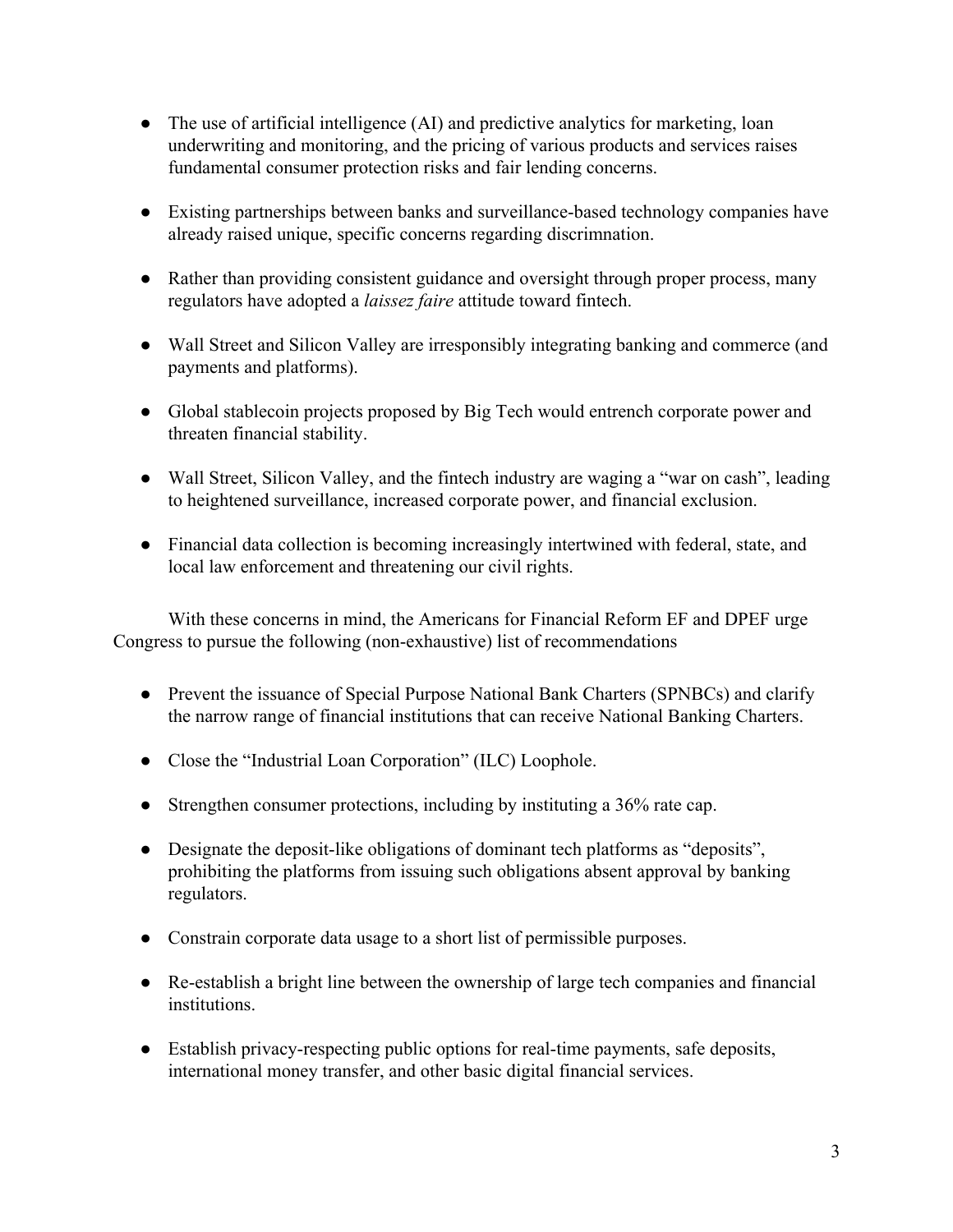The fintech industry's "endless capacity for self-referential growth"<sup>5</sup> suggests prudence. In fact, it can only be disciplined by policymakers' own forward thinking about services people actually need in an informational economy.<sup>6</sup> Policymakers must avoid being swayed by general promises of innovation and create systems for real accountability on behalf of the public.

# **Discussion**

# **The existing regulatory framework allows nonbank companies to "rent" a bank charter in order to evade state consumer protection laws. The OCC and FDIC's recent "***Madden***-fix Rules" and the OCC's proposed "true lender rule" exacerbate this problem.**

Some bank and non-bank company partnerships may provide important benefits to individual customers. But others exist primarily as a means for the nonbank company to "rent" a bank charter in order to evade state consumer protection laws.<sup>7</sup>

Since the American Revolution, states have set interest rate caps to protect their residents from predatory lending. Courts have long rejected efforts to evade usury laws, looking beyond the technical form of a transaction and toward its substance.<sup>8</sup> Beginning with a 1978 Supreme Court decision, a combination of federal and state law changes eliminated rate caps for most banks. Still the vast majority of states retain interest rate limits for longer-term loans by *nonbank companies.*<sup>9</sup> Around one in three states also maintain interest limits for shorter loans.<sup>10</sup>

In *Madden v. Midland Funding*,<sup>11</sup> the Second Circuit Court of Appeals held that the National Bank Act (NBA) does not regulate what nonbank assignees may charge, and that limiting the interest charged by debt buyers purchased debt for pennies on the dollar did not significantly interfere with the business of banking. This decision is consistent with the aforementioned, longstanding power of states to regulate interest rates charged by *nonbank companies*, and with the traditional rule that state consumer protection laws are not preempted unless they significantly interfere with banks.

approved rate cap initiatives that eliminate both short-term and longer-term high-cost loans. <sup>10</sup> CRL, MAP OF U.S. PAYDAY INTEREST RATES (2019),

[https://www.responsiblelending.org/research-publication/map-us-payday-interest-rates.](https://www.responsiblelending.org/research-publication/map-us-payday-interest-rates)

<sup>5</sup> *Fintech: Examining Digitization, Data, and Technology: Hearing Before the U.S. S. Comm. on Banking, Hous., and Urban Af airs*, 115th Cong. 17 (2018) (Statement of Saule T. Omarova, Prof. of Law, Cornell L. Sch.), *available at* [https://www.banking.senate.gov/download/omarova-testimony-and-appendix-91818.](https://www.banking.senate.gov/download/omarova-testimony-and-appendix-91818)

<sup>6</sup> *See, e.g.,* Amy Kapczynski, *The Law of Informational Capitalism*, 129 YALE L.J. 1460, 1467 (2020) ("we need...a more serious engagement with the political economy of data, grounded in the recognition that data is a social relation--an artifact not only of human cognition but also of legal structures.")

<sup>7</sup> *See generally* Letter from Center for Responsible Lending (CRL) et al. to OCC (Sept. 3, 2020), [https://www.nclc.org/images/pdf/high\\_cost\\_small\\_loans/payday\\_loans/OCC-True-Lender-Comments.pdf](https://www.nclc.org/images/pdf/high_cost_small_loans/payday_loans/OCC-True-Lender-Comments.pdf) ("CRL et al. True Lender Comments").

<sup>8</sup> *Id.*

<sup>9</sup> For example, 43 states and the District of Columbia cap the rate on a \$500, 6-month loan, at a median of about 36%. NAT'<sup>L</sup> CONSUMER LAW CTR. (NCLC), STATE RATE CAPS FOR \$500 AND \$2,000 LOANS, (2020), [https://www.nclc.org/images/pdf/high\\_cost\\_small\\_loans/payday\\_loans/FactSheet-StateRateCap.pdf.](https://www.nclc.org/images/pdf/high_cost_small_loans/payday_loans/FactSheet-StateRateCap.pdf) In addition, in recent years, votes in many states, including Arizona, Colorado, Montana, and South Dakota have

<sup>11</sup> 786 F.3d 246, 249-53 (2d Cir. 2015).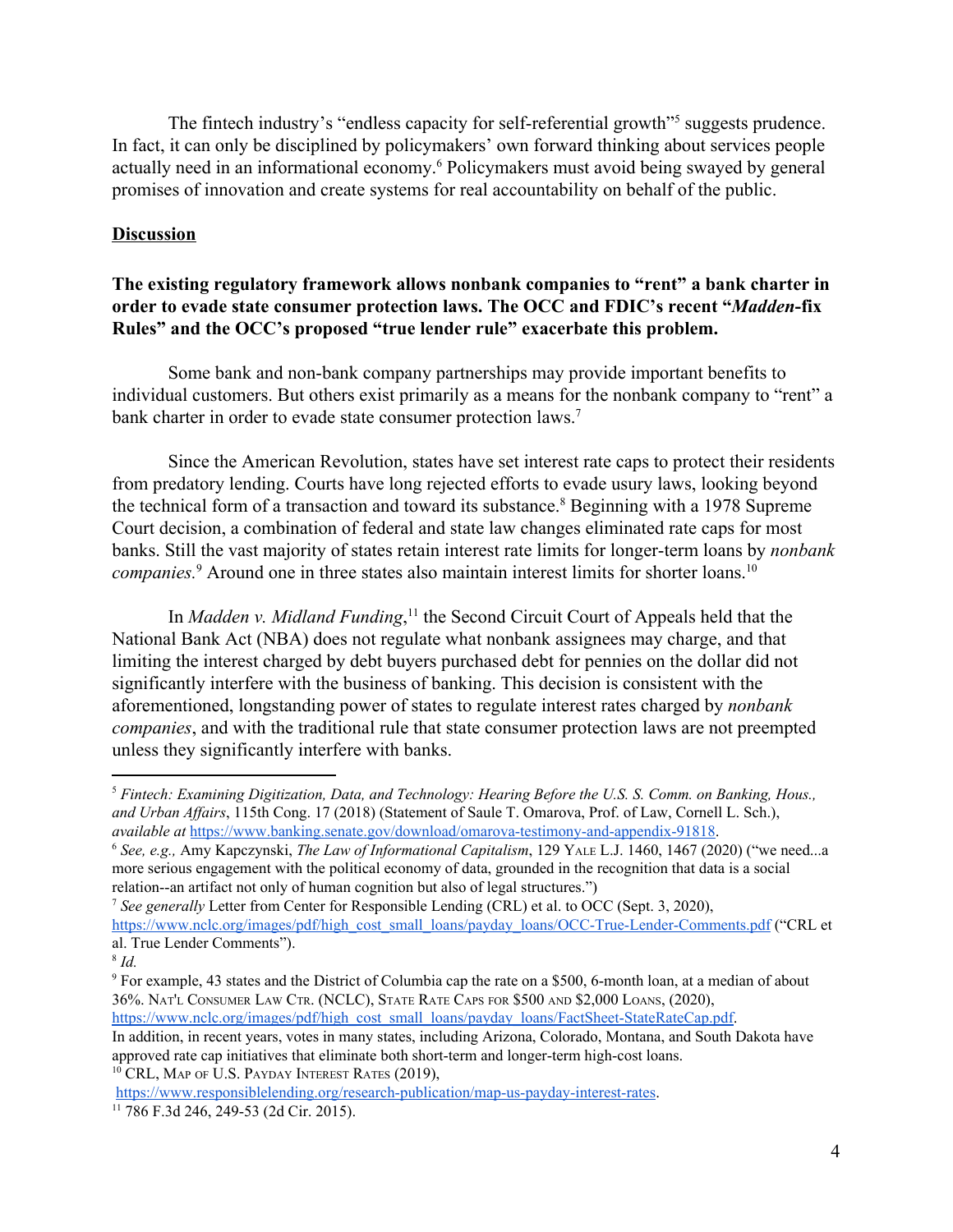Recent rulemaking by the OCC and FDIC — the so-called "*Madden*-fix rules" — permit *nonbank companies* to ignore state caps if the loan was originated by a bank and assigned to the nonbank company.<sup>12</sup> The OCC has also recently proposed a rule ("true lender rule") that would specify that a national bank or federal savings association "makes" a loan when, as of the date of origination, the bank is either "named as the lender in the loan agreement" or "funds the loan."<sup>13</sup> In concert, the rules would allow a *non-bank company* to charge as high of an interest rate as it would like, even if the partnering bank only touches a loan for a mere second.

The OCC's true lender proposal entirely fails to even mention the loans peddled by existing "rent-a-bank" schemes include some of most exorbitantly priced and irresponsible loans on the market. The proposed rule is irrational, arbitrary and capricious, and outside the OCC's authority. The OCC has not even made a pretense of complying with the Dodd-Frank Act's requirements for preempting state law, nor can it, because it has no authority to preempt state interest rate limits as applied to *nonbank companies.*<sup>14</sup>

We have long argued the OCC has also threatened consumer protections by offering a  $SPNBCs$ <sup>15</sup> which New York successfully challenged in Federal District Court<sup>16</sup> and which the OCC is appealing to the Second Circuit.<sup>17</sup>

# **The use of AI and predictive analytics for marketing, loan underwriting and monitoring, and the pricing of various products and services raises fundamental consumer protection risks and fair lending concerns.**

Many claims are made about the promise of Big Data to increase financial inclusion, but those claims fail to reckon with, much less solve, the systemic reasons people are left out or more accurately deliberately excluded. Data analytics can potentially benefit individual consumers, especially consumers who have a "thin file" or no file on record with a traditional

<sup>&</sup>lt;sup>12</sup> The OCC and FDIC rules state that when a bank sells, assigns, or otherwise transfers a loan, interest permissible prior to the transfer continues to be permissible following the transfer. In other words, if a bank originates a loan at 160% in South Dakota, where voters adopted a 36% interest rate cap in 2016, the loan could be sold to a nonbank lender that could continue to charge new interest at 160%. *See* NCLC, FDIC/OCC PROPOSAL WOULD ENCOURAGE RENT-A-BANK PREDATORY LENDING, (Dec. 2019),

[https://www.nclc.org/images/pdf/high\\_cost\\_small\\_loans/ib-fdic-rent-a-bank-proposal-dec2019.pdf.](https://www.nclc.org/images/pdf/high_cost_small_loans/ib-fdic-rent-a-bank-proposal-dec2019.pdf)  $\overline{13}$   $\overline{1d}$ 

<sup>&</sup>lt;sup>14</sup> *See* 12 U.S.C. § 25b(b)(1)(B) (Dodd-Frank states that the OCC may preempt state consumer financial laws "only if" the law discriminates against national banks or the State consumer financial law prevents or significantly interferes with the exercise by the national bank of its powers).

<sup>&</sup>lt;sup>15</sup> OCC, "Exploring Special Purpose National Bank Charters for Fintech Companies," (Dec. 2016), [https://www.occ.gov/publications-and-resources/publications/banker-education/files/pub-special-purpose-nat-bank-charter](https://www.occ.gov/publications-and-resources/publications/banker-education/files/pub-special-purpose-nat-bank-charters-fintech.pdf) [s-fintech.pdf](https://www.occ.gov/publications-and-resources/publications/banker-education/files/pub-special-purpose-nat-bank-charters-fintech.pdf).

<sup>16</sup> Vullo v. OCC, 378 F. Supp. 3d 271, 292-98 (S.D.N.Y. 2019).

<sup>&</sup>lt;sup>17</sup> Notice of Appeal, Lacewell v. OCC, No. 1:18-cv-08377 (S.D.N.Y. Dec. 19, 2019).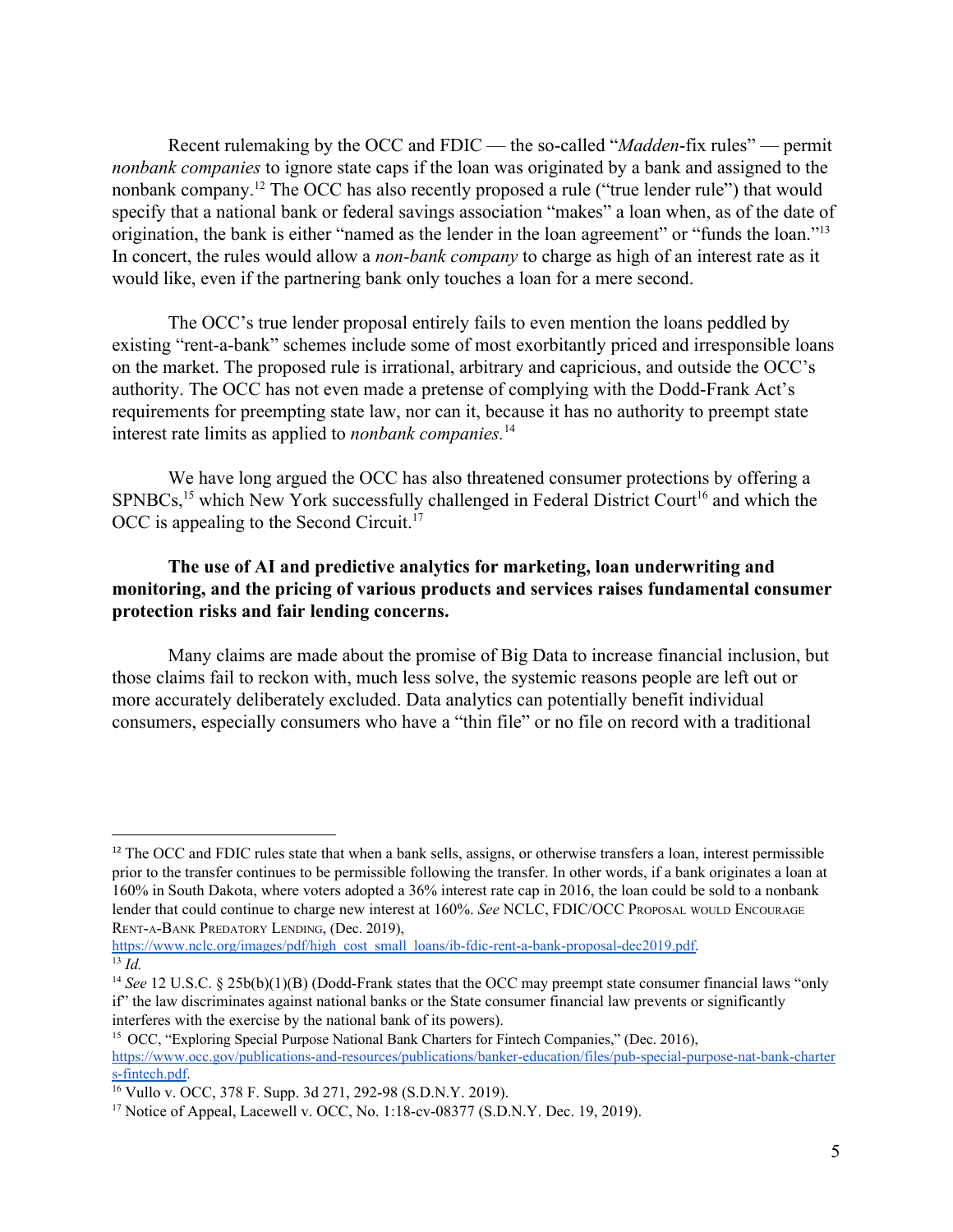credit reporting agency.<sup>18</sup> However, data analytics can also worsen existing disparities.<sup>19</sup> In light of the way that exploitation of unbanked and underbanked communities of color is baked into our financial system, industry plans for greater "financial inclusion" demand careful scrutiny.<sup>20</sup> So-called "alternative data" can be used inappropriately to charge higher prices to those least able to afford them. Analysis of price sensitivity and propensity to comparison shop may lead to higher prices for less sophisticated consumers, those with more limited internet access, those with fewer banks in their community, and those with fewer options.

Banks and fintech partners are increasingly using payments and deposit data to evaluate credit applications.<sup>21</sup> Some banks partner with lenders that access transaction data through data aggregators.<sup>22</sup> This trend raises myriad concerns. For instance, deposit pattern analysis could lead to lending based on ability to collect, rather than ability to repay, which can have multiple negative consequences for borrowers and for markets. Data that goes into lending or other decisionmaking could be attributed to the wrong consumer or be otherwise erroneous. The conclusions of computer algorithms could be off-base. The Fair Credit Reporting Act (FCRA), which is aimed at ensuring accuracy, predictiveness, transparency, and appropriate data usage, may not be applied to "alternative data." Thus, many fintech consumers lack access to dispute mechanism, resolution rights, and other FCRA protections.

**Existing partnerships between banks and surveillance-based technology companies have already raised unique, specific concerns regarding disparate impact, digital redlining, predatory inclusion, and racialized surveillance.**

<sup>&</sup>lt;sup>18</sup> National Bureau of Economic Research, The Role of Technology in Mortgage Lending, Working Paper 24500, April 2018 *available at* [https://www.newyorkfed.org/medialibrary/media/research/staff\\_reports/sr836.pdf.](https://www.newyorkfed.org/medialibrary/media/research/staff_reports/sr836.pdf)

<sup>19</sup> *See, e.g.*, Carol Evans, Board of Governors of the Federal Reserve System, *Keeping Fintech Fair: Thinking about Fair Lending and UDAP Risks*, Consumer Compliance Outlook (Second Issue 2017) 4 ("[T]he fact that an algorithm is data driven does not ensure that it is fair or objective."); *Banking on Your Data: The Role of Big Data in Financial Services: Hearing Before the H. Comm. on Fin. Services*, 116th Cong. 20-21 (2019) (Statement of Lauren Saunders, Assoc. Dir., NCLC), *available at*

<https://www.nclc.org/images/pdf/cons-protection/testimony-lauren-saunders-data-aggregator-nov2019.pdf> (discussing fintech and the ECOA); *Banking on Your Data: The Role of Big Data in Financial Services: Hearing Before the H. Comm. on Fin. Services*, 116th Cong. 20-21 (2019) (Statement of Dr. Seny Kamara, Assoc. Prof., Dept. of Comp. Sci., Brown Univ.), *available at*

<https://financialservices.house.gov/uploadedfiles/hhrg-116-ba00-wstate-kamaras-20191121.pdf> ("[Algorithmic bias] is a serious concern in the context of the ECOA and the FHA, both of which prohibit discriminatory lending practices").

<sup>&</sup>lt;sup>20</sup> See, e.g, NCLC, Past Imperfect: How Credit Scores and Other Analytics "Bake In" and Perpetuate Past DISCRIMINATION 2, (2016), http://www.nclc.org/images/pdf/credit\_discrimination/Past [Imperfect050616.pdf](http://www.nclc.org/images/pdf/credit_discrimination/Past_Imperfect050616.pdf) [<https://perma.cc/S8ED-WTDR>].

 $21$  Account data will almost certainly exhibit disparities by race because one of the factors used by scoring models is likely to be overdrafts. African-Americans are disproportionately affected by bank overdraft practices, 25 which often encourage people to overdraft rather than helping them avoid fees. CRL et al. True Lender Comments, *supra* note 7, at 7.

<sup>&</sup>lt;sup>22</sup> Some financial services companies have argued that the security practices of data aggregators are not comparable to the standards applied at banks and the security practices of consumer fintech application providers are even weaker. *See* Amer. Bankers Assoc., *Fintech – Promoting Responsible Innovation* (May 2018), at 3-4, *available at* <https://www.aba.com/Advocacy/Documents/fintech-treasury-report.pdf>.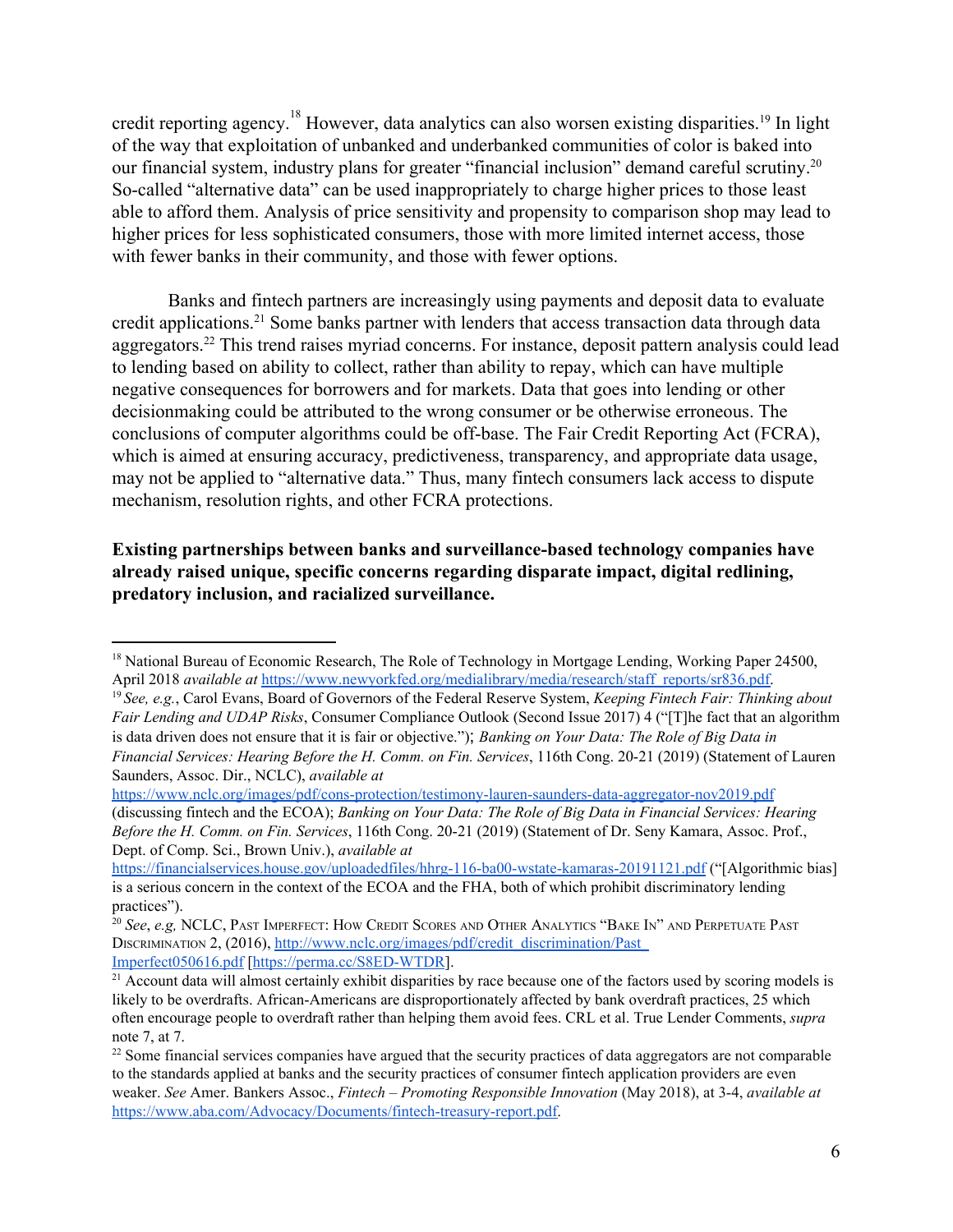Too often, promises of technological empowerment yield "predatory inclusion" — a process whereby financial institutions offer needed services to specific classes of users, but on exploitative terms that limit or eliminate their long-term benefits.<sup>23</sup> They may also simply produce new costs and fees for consumers while producing no benefit. Many longer-term loans originated based on alternative data are marketed toward "underbanked" low-income households, but carry extremely high interest rates and are made with little regard for the borrower's ability to repay.

Creditworthiness is often determined by a closed box of algorithms, $24$  which assesses our 'digital character' in an opaque manner,  $25$  and may perpetuate discrimination in doing so. <sup>26</sup> In theory, facially neutral algorithms mitigate the risk that consumers will face intentional discriminatory treatment based on protected traits such as race, gender, or religion.<sup>27</sup> But evidence demonstrates that the data sets being used are often incomplete or inaccurate, and that discriminatory outcomes can result from use of data that correlates with race. The Equal Credit Opportunity Act (ECOA) prohibits credit discrimination on the basis of race, color, religion, national origin, sex, marital status, age, and other factors.<sup>28</sup> The Fair Housing Act (FHA) prohibits discrimination in the sale, rental or financing of dwellings and other housing-related activities on the basis of race, color, religion, national origin, sex, disability or familial status.<sup>2</sup> Both statutes prohibit policies or practices that have a disproportionately negative impact on a protected class even though the creditor has no intent to discriminate and the practice appears neutral on its face.

 Much like the factors that drive the disparities in traditional credit scores, new sources of data reflect deeply ingrained structural inequalities in employment, education, housing and economic opportunity.<sup>30</sup> Geolocation data reflects deeply entrenched racial and ethnic segregation in housing. Even seemingly neutral variables, when used alone or in combination, can correlate with race, ethnicity and other prohibited factors. Machine learning (ML) algorithms may pick up subtle, but statistically significant patterns that correlate with race and other

<sup>23</sup> Louise Seamster & Raphaël Charron-Chénier, *Predatory Inclusion and Education Debt: Rethinking the Racial Wealth Gap*, 4 SOC. CURRENTS 199, 199-200 (2017) (describing the targeting of mortgagors and students who borrow to purchase homes or education as "predatory inclusion."). *See also* Kristin Johnson et al., *Artificial Intelligence, Machine Learning, and Bias in Finance: Toward Responsible Innovation*, 88 FORDHAM L. REV. 499, 505, 517–21 (2019) (arguing fintech firms may "hardwire predatory inclusion" into financial markets for the "next several generations").

<sup>24</sup> *See generally,* FRANK PASQUALE, THE BLACK BOX SOCIETY: THE SECRET ALGORITHMS THAT CONTROL MONEY AND INFORMATION (2015).

<sup>25</sup> *See* Tamara K. Nopper, *Digital Character in the "Scored Society": FICO, Social Networks, and the Competing Measurements of Creditworthiness, in* CAPTIVATING TECHNOLOGY: RACE, CARCERAL TECHNOSCIENCE, AND LIBERATORY IMAGINATION IN EVERYDAY LIFE 170, 170-188 (Ruha Benjamin ed., 2019), (coining and analyzing the concept of "digital character").

<sup>26</sup> *See*, *e.g.*, Danielle Keats Citron & Frank Pasquale, *The Scored Society: Due Process for Automated Predictions*, 89 WASH. L. REV. 1, 13 (2014).

<sup>27</sup> *See*, *e.g.* Alex P. Miller, *Want Less-Biased Decisions? Use Algorithms*, HARV. BUS. REV. (July 26, 2018).

<sup>28</sup> 15 U.S.C. §§ 1691 et seq.

<sup>29</sup> 42 U.S.C. §§ 3601 et seq.

<sup>30</sup> *See* NCLC, *supra* note 19 (noting African American, Latinx, and Asian consumers have lower credit scores as a group than whites).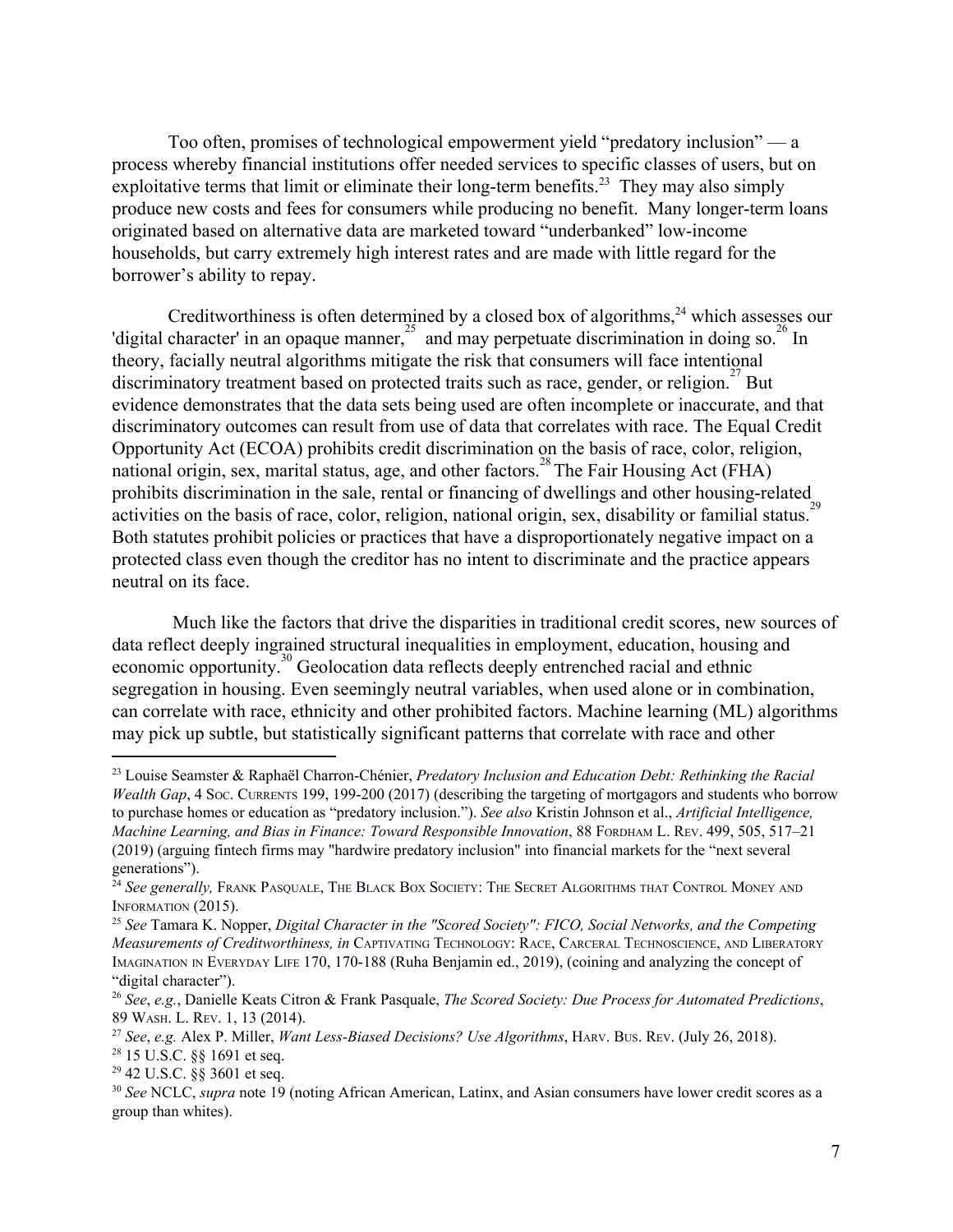protected characteristics and replicate existing bias.<sup>31</sup> ML algorithms may also analyze variables that engineers did not intend them to analyze.<sup>32</sup> In any case, alternative credit can be mined to extract protected characteristics and produce discriminatory outcomes.

*Steering occurs online when a consumer is directed towards or away from a loan product* or feature because of a prohibited characteristic, rather than a consumer need or other legitimate factor.<sup>33</sup> For example, a creditor may steer limited English proficient (LEP) consumers to a different range of products than non-LEP borrowers.<sup>34</sup> Digital redlining occurs when a creditor provides unequal access to credit or unequal terms of credit based on prohibited characteristics.<sup>3</sup>

Alternative data and analytics have enabled creditors to engage in *price discrimination,* targeting people of color and those living in low-income neighborhoods with high-cost products with poor terms.<sup>36</sup> The recent action against Facebook by the Department of Housing and Urban Development (HUD) highlighted the discriminatory impact of these targeted advertising and marketing practices.<sup>37</sup> Consumers of color may be directed to subprime credit cards based on personal characteristics, even though they could qualify for more competitive rates. In the mortgage context one study noted that fintech lenders reduced but did not erase discriminatory lending patterns, particularly with respect to mortgage pricing.<sup>3</sup>

Concerns regarding transparency abound. Big Data's records are often inaccurate.<sup>39</sup> For instance, errors might arise as the data is passed along, especially when screen scraping (using a

<sup>32</sup> Johnson et al., *supra* note 23, at 510.

<sup>31</sup> *See* Moritz Hardt, *How Big Data is Unfair, Understanding Unintended Sources of Unfairness in Data Driven Decision Making*, MEDIUM (Sept. 26, 2014), [http://www.cs.yale.edu/homes/jf/HardtHowBigDataIsUnfair.pdf;](http://www.cs.yale.edu/homes/jf/HardtHowBigDataIsUnfair.pdf) Andrew Selbst, *A New HUD Rule Would Ef ectively Encourage Discrimination by Algorithm*, SLATE (Aug. 19, 2019), <https://slate.com/technology/2019/08/hud-disparate-impact-discrimination-algorithm.html>.

<sup>33</sup> Carol Evans, Board of Governors of the Federal Reserve System, *From Catalogs to Clicks: The Fair Lending Implications of Targeted, Internet Marketing*, Consumer Compliance Outlook (Third Issue 2019) at 4. <sup>34</sup> *See* CFPB, Supervisory Highlights, Issue 13 (Oct. 2016),

[http://s3.amazonaws.com/files.consumerfinance.gov/f/documents/Supervisory\\_Highlights\\_Issue\\_13\\_\\_Final\\_10.31.1](http://s3.amazonaws.com/files.consumerfinance.gov/f/documents/Supervisory_Highlights_Issue_13__Final_10.31.16.pdf) [6.pdf.](http://s3.amazonaws.com/files.consumerfinance.gov/f/documents/Supervisory_Highlights_Issue_13__Final_10.31.16.pdf)

 $\overline{\frac{35}{}}$ *Id.* 

<sup>&</sup>lt;sup>36</sup> Comment from Nathan Newman, Research Fellow, New York Univ. Information Law Institute, to FTC (Aug. 2014), [https://www.ftc.gov/system/files/documents/public\\_comments/2014/08/00015-92370.pdf](https://www.ftc.gov/system/files/documents/public_comments/2014/08/00015-92370.pdf).

<sup>&</sup>lt;sup>37</sup> The data used to target Facebook users was unwittingly provided through the actions of users, and those associated with them, on and off the platform. Such behavioral data enabled Facebook to classify users based on protected characteristics and invited advertisers to discriminatorily target or exclude housing-related ads to users based on these imputed protected traits. HUD v. Facebook, Charge of Discrimination, FHEO No. 01-18-0323-8 at paragraph 12.

<sup>38</sup> Robert Bartlett, Adair Morse, et al., *Consumer Lending Discrimination in the Fintech Era, National Bureau of Economic Research*, Working Paper 25943 (June 2019), <https://www.nber.org/papers/w25943> (Latinx and African American borrowers paid 7.9 and 3.6 basis points more in interest for home purchase and refinance mortgages respectively because of discrimination. These magnitudes represent 11.5% of lenders' average profit per loan).

<sup>&</sup>lt;sup>39</sup> For example, an examination of consumer reports generated by eBureau, which has since been acquired by TransUnion, revealed that the underlying information used to assess income and education level was incomplete and primarily gathered without the consumer's knowledge. *See* NCLC, BIG DATA, <sup>A</sup> BIG DISAPPOINTMENT FOR SCORING CONSUMER CREDITWORTHINESS 18 (2014), [https://www.nclc.org/issues/big-data.html.](https://www.nclc.org/issues/big-data.html)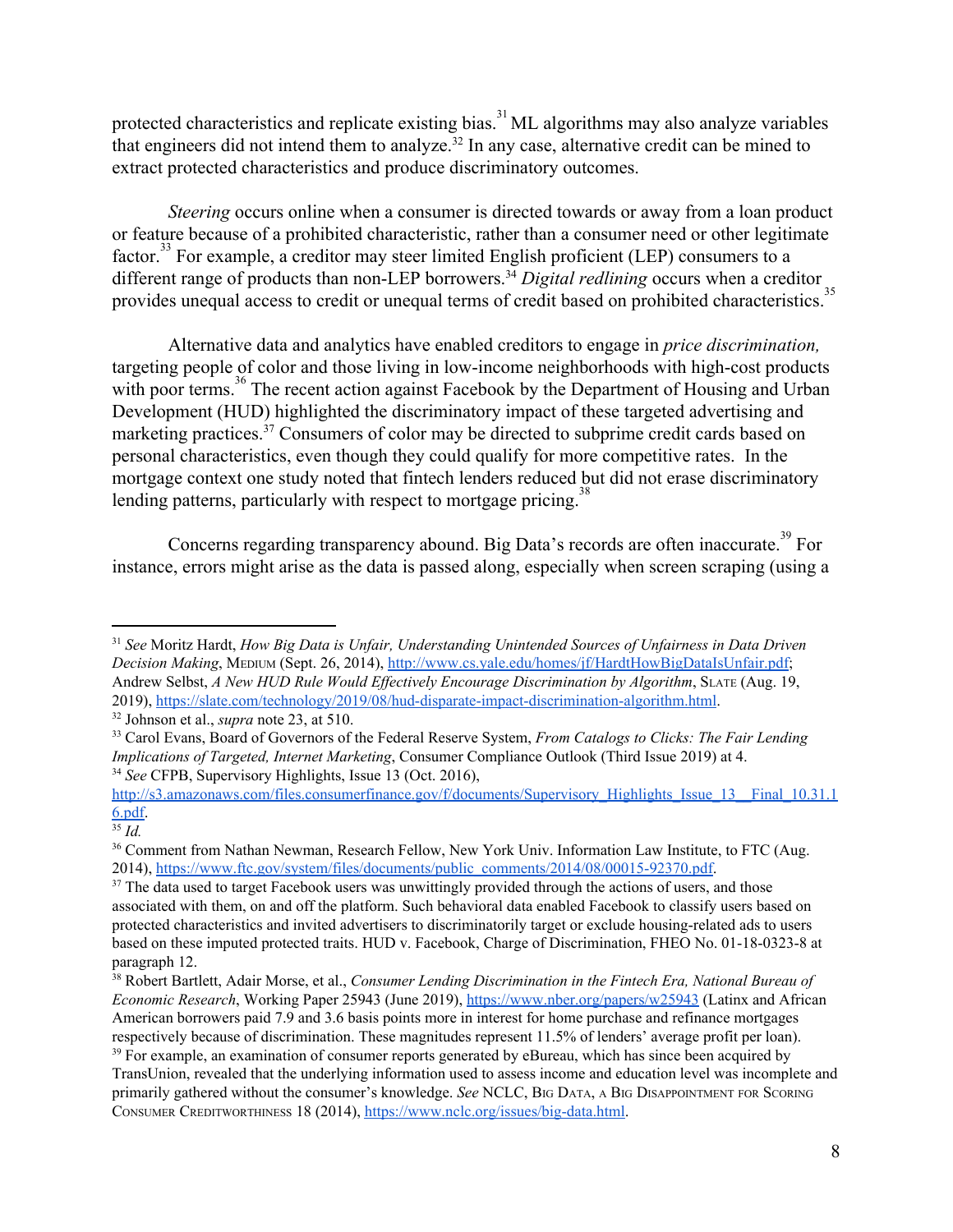consumers' username and password to access an account) is involved.<sup>40</sup> Any data used for credit decisions must comply with the ECOA and the FCRA, which at a minimum mandate that data used be accurate and predictive of creditworthiness, $\frac{41}{1}$  and require that creditors provide credit applicants with notices stating the reasons for credit denial or for taking other adverse actions on an application. These notices may provide clues to help uncover whether the creditor's decision was in fact, discriminatory.<sup>42</sup> However, where complex algorithms are based on unknown alternative data, it is impossible to know exactly what factors were used and how they were used. The opaqueness undermines the legislative intent of ECOA.<sup>4</sup>

Existing partnerships between bank and surveillance-based technology companies have already raised issues. For instance, the new Apple Card — offered in partnership with Goldman Sachs — is currently the subject of a New York State investigation for gender discrimination.<sup>44</sup> Amazon now offers credit cards in tandem with Synchrony Bank, formerly GE Capital Retail Bank, which the CFPB ordered to provide an estimated \$225 million in relief to consumers harmed by illegal and discriminatory credit card practices.<sup>45</sup> A checking account partnership between Google and Citibank has drawn criticism from privacy advocates, who argue Google wants to sell or share financial data for targeted advertisement or other purposes.<sup>46</sup>

The fintech companies that have applied for banking charters have also raised red flags. When private equity-funded mobile banking start-up Varo Money first applied for a national charter, the National Community Reinvestment Coalition (NCRC) outlined how the bank would not meet Community Reinvestment Act (CRA) priorities. <sup>47</sup> Social Finance (SoFi) pulled its previous application for a national bank charter after its CEO announced he would resign due to

<sup>45</sup> Kate Rooney, *Amazon launches a credit card for the 'underbanked' with bad credit,* CNBC (Jun. 10, 2019), <https://www.cnbc.com/2019/06/10/amazon-launches-a-credit-card-for-the-underbanked-with-bad-credit.html>;

CFPB, CFPB Orders GE Capital to Pay \$225 Million in Consumer Relief for Deceptive and Discriminatory Credit Card Practices (Jun. 19, 2014), [https://www.consumerfinance.gov/about-us/newsroom/cfpb-orders](https://www.consumerfinance.gov/about-us/newsroom/cfpb-orders-ge-capital-to-pay-225-million-in-consumer-relief-for-deceptive-and-discriminatory-credit-card-practices/)[ge-capital-to-pay-225-million-in-consumer-relief-for-deceptive-and-discriminatory-credit-card-practices/.](https://www.consumerfinance.gov/about-us/newsroom/cfpb-orders-ge-capital-to-pay-225-million-in-consumer-relief-for-deceptive-and-discriminatory-credit-card-practices/)

<https://ourfinancialsecurity.org/2017/07/letter-regulators-afr-opposes-sofis-deposit-insurance-application/> (arguing SoFI's CRA plan baldly proposed serving low-and-middle income consumers with substandard products).

<sup>40</sup> *CFPB's Symposium on Consumer Access to Financial Records, Section 1033 of the Dodd-Frank Act*, (2020) (Statement of Chi Chi Wu, Staff Attorney, NCLC), *available at*

[https://files.consumerfinance.gov/f/documents/cfpb\\_wu-statement\\_symposium-consumer-access-financial-records.p](https://files.consumerfinance.gov/f/documents/cfpb_wu-statement_symposium-consumer-access-financial-records.pdf) [df](https://files.consumerfinance.gov/f/documents/cfpb_wu-statement_symposium-consumer-access-financial-records.pdf).

<sup>41</sup> ECOA, 15 U.S.C. § 1691 et seq.; FCRA, 15 U.S.C. § 1681 et seq.

<sup>42</sup> Reg. B, 12 C.F.R. § 1002.9(a)(3)(i)(B). *See also* Curley v. JP Morgan Chase Bank, 2007 WL 1343793 (W.D. La. May 7, 2007) (discussing the provision), aff'd, 261 Fed. Appx. 781 (5th Cir. 2008).

<sup>43</sup> For a list of studies, see NCLC, *supra* note 20.

<sup>44</sup> Neil Vigdor, *Apple Card Investigated After Gender Discrimination Complaints*, N.Y. TIMES (Nov. 10, 2019), [https://www.nytimes.com/2019/11/10/business/Apple-credit-card-investigation.html.](https://www.nytimes.com/2019/11/10/business/Apple-credit-card-investigation.html)

<sup>46</sup> John Constine, *Leaked pics reveal Google smart debit card to rival Apple's*, TECHCRUNCH (April 17, 2020), [https://techcrunch.com/2020/04/17/google-card/.](https://techcrunch.com/2020/04/17/google-card/)

<sup>&</sup>lt;sup>47</sup> Comment from NCRC to OCC (Nov. 8, 2018), [https://ncrc.org/ncrc-comments-regarding-advance-notice-of](https://ncrc.org/ncrc-comments-regarding-advance-notice-of-proposed-rulemaking-docket-id-occ-2018-0008-reforming-the-community-reinvestment-act-regulatory-framework/#_edn33)[proposed-rulemaking-docket-id-occ-2018-0008-reforming-the-community-reinvestment-act-regulatory-framework/#](https://ncrc.org/ncrc-comments-regarding-advance-notice-of-proposed-rulemaking-docket-id-occ-2018-0008-reforming-the-community-reinvestment-act-regulatory-framework/#_edn33) [\\_edn33](https://ncrc.org/ncrc-comments-regarding-advance-notice-of-proposed-rulemaking-docket-id-occ-2018-0008-reforming-the-community-reinvestment-act-regulatory-framework/#_edn33). *See* also OCC, Conditional Approval No. 1205 2 (Sept. 2018),

<https://www.occ.treas.gov/topics/charters-and-licensing/interpretations-and-actions/2018/ca1205.pdf>. *See also* Comment from Ams. for Fin. Reform to FDIC (July 19, 2017),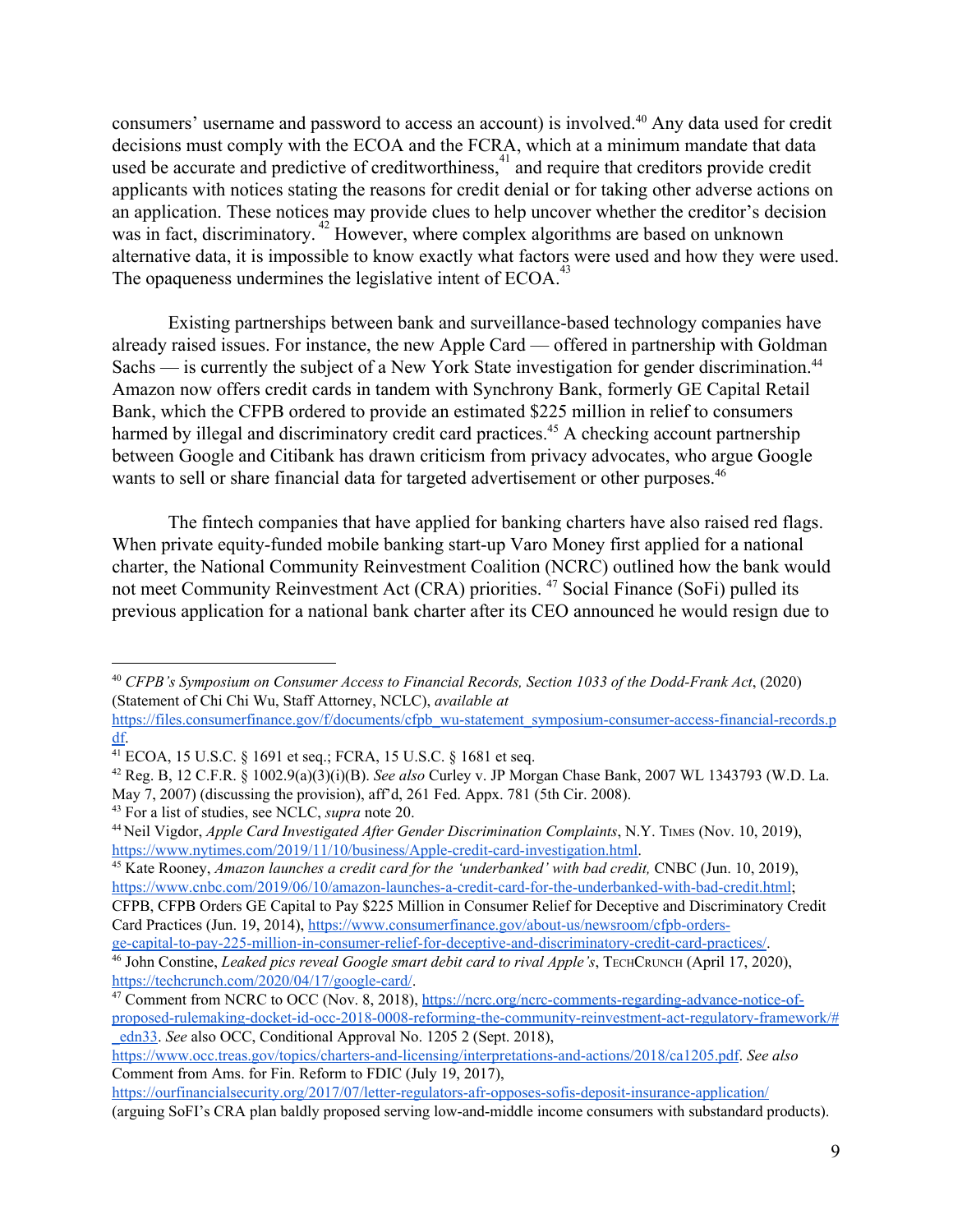allegations of sexual harassment and skirting risk and compliance controls.<sup>48</sup> Since then, SoFi has been the target of a class action lawsuit alleging it systematically denied and limited access to lending and refinancing opportunities for participation in the federal Deferred Action for Childhood Arrivals (DACA) program.<sup> $49$ </sup> A recent application by Formative Bank — which would only serve fintechs — appears to have simply copy-and-pasted CRA plans from OCC guidance, indicating a lack of meaningful commitment to equity.<sup>50</sup>

# **Rather than providing consistent guidance and oversight through proper process, many regulators have adopted a laissez faire attitude toward fintech, issuing no-action letters and creating "sandboxes." Some banking regulators are even attempting to cede or delegate core oversight functions to the tech industry or industry-led bodies.**

We are concerned by the recent trend of encouraging fintech companies to regulate themselves. Several regulators have created "sandboxes" — "safe spaces" where fintech companies can develop and test their innovations without being subject to the full extent of financial regulation.<sup>51</sup> By providing guidance or taking ad hoc actions such as issuing no-action letters, regulators ostensibly enable fintech firms to better innovate, insofar as they are able to better recognize what kind of regulatory burden they might face.<sup>52</sup> However, consumer advocates have strenuously objected to sandboxes and no-action letters.<sup>53</sup> State regulators have also signalled opposition. For instance, the Conference of State Bank Supervisors has also issued a letter objecting to the CFPB's recent "experimentalist approach, arguing "[t]he Bureau is not authorized to prevent state officials from enforcing federal consumer financial laws."<sup>54</sup> Twenty-two state attorneys general have also opposed these policies.<sup>55</sup>

We have also urged the FDIC to refrain from delegating its responsibilities to a public-private standard-setting organization (SSO) and to instead to develop its own expertise in the context of a robust, precautionary, approach to oversight. Simply facilitating compliance with

[https://www.csbs.org/sites/default/files/2019-02/CSBS%20Letter--CFPB%20NAL%20Policy%20Revisions%20and](https://www.csbs.org/sites/default/files/2019-02/CSBS%20Letter--CFPB%20NAL%20Policy%20Revisions%20and%20Product%20Sandbox_%20021119%20FINAL%20NOSIG.pdf) [%20Product%20Sandbox\\_%20021119%20FINAL%20NOSIG.pdf](https://www.csbs.org/sites/default/files/2019-02/CSBS%20Letter--CFPB%20NAL%20Policy%20Revisions%20and%20Product%20Sandbox_%20021119%20FINAL%20NOSIG.pdf).

<sup>55</sup> Comments from state  $\overline{AGs}$  to CFPB (2019),

<sup>48</sup> Katie Brenner & Nathaniel Popper, *Chief Executive of Social Finance, an Online Lending Start-Up, to Step Down*, N.Y. TIMES (Sept. 11, 2017),

[https://www.nytimes.com/2017/09/11/technology/sofi-mike-cagney-sexual-harassment.html.](https://www.nytimes.com/2017/09/11/technology/sofi-mike-cagney-sexual-harassment.html)

<sup>49</sup> Press Release, Lawyers for Civil Rights, DACA Discrimination Class Action Against Online Lender (May 19, 2020), [http://lawyersforcivilrights.org/our-impact/economic-justice/daca-recipient-files-discrimination](http://lawyersforcivilrights.org/our-impact/economic-justice/daca-recipient-files-discrimination-class-action-against-major-online-lender/) [-class-action-against-major-online-lender/](http://lawyersforcivilrights.org/our-impact/economic-justice/daca-recipient-files-discrimination-class-action-against-major-online-lender/).

<sup>50</sup> Comment from NCRC et al. to OCC (Sept. 23, 2020),

[https://ncrc.org/ncrc-comment-on-formative-application-to-occ/.](https://ncrc.org/ncrc-comment-on-formative-application-to-occ/)

<sup>51</sup> Dirk Zetzsche, Ross Buckley, Douglas Arner & Janos Barberis, *Regulating a Revolution: From Regulatory Sandboxes to Smart Regulation*, 23 FORDHAM J. CORP. & FIN. L. 31, 64 (2017).

<sup>52</sup> *See* Chris Brummer & Yesha Yadav, *Fintech and the Innovation Trilemma*, 107 GEO. L.J. 235, 283 (2019).

<sup>&</sup>lt;sup>53</sup> Comments from Ams. For Fin. Reform et al. to CFPB (2019).

[https://ourfinancialsecurity.org/wp-content/uploads/2019/02/NAL-Product-Sandbox-comments-consumer-groups-FI](https://ourfinancialsecurity.org/wp-content/uploads/2019/02/NAL-Product-Sandbox-comments-consumer-groups-FINAL.pdf) [NAL.pdf](https://ourfinancialsecurity.org/wp-content/uploads/2019/02/NAL-Product-Sandbox-comments-consumer-groups-FINAL.pdf).

<sup>54</sup> Conference of State Bank Supervisors, Comment Letter on Proposed Policy Guidance and Procedural Rule on No-Action Letters and Product Sandbox (Feb. 11, 2019),

[https://ag.ny.gov/sites/default/files/cfpb\\_nal\\_and\\_sandbox\\_comment\\_final.pdf](https://ag.ny.gov/sites/default/files/cfpb_nal_and_sandbox_comment_final.pdf).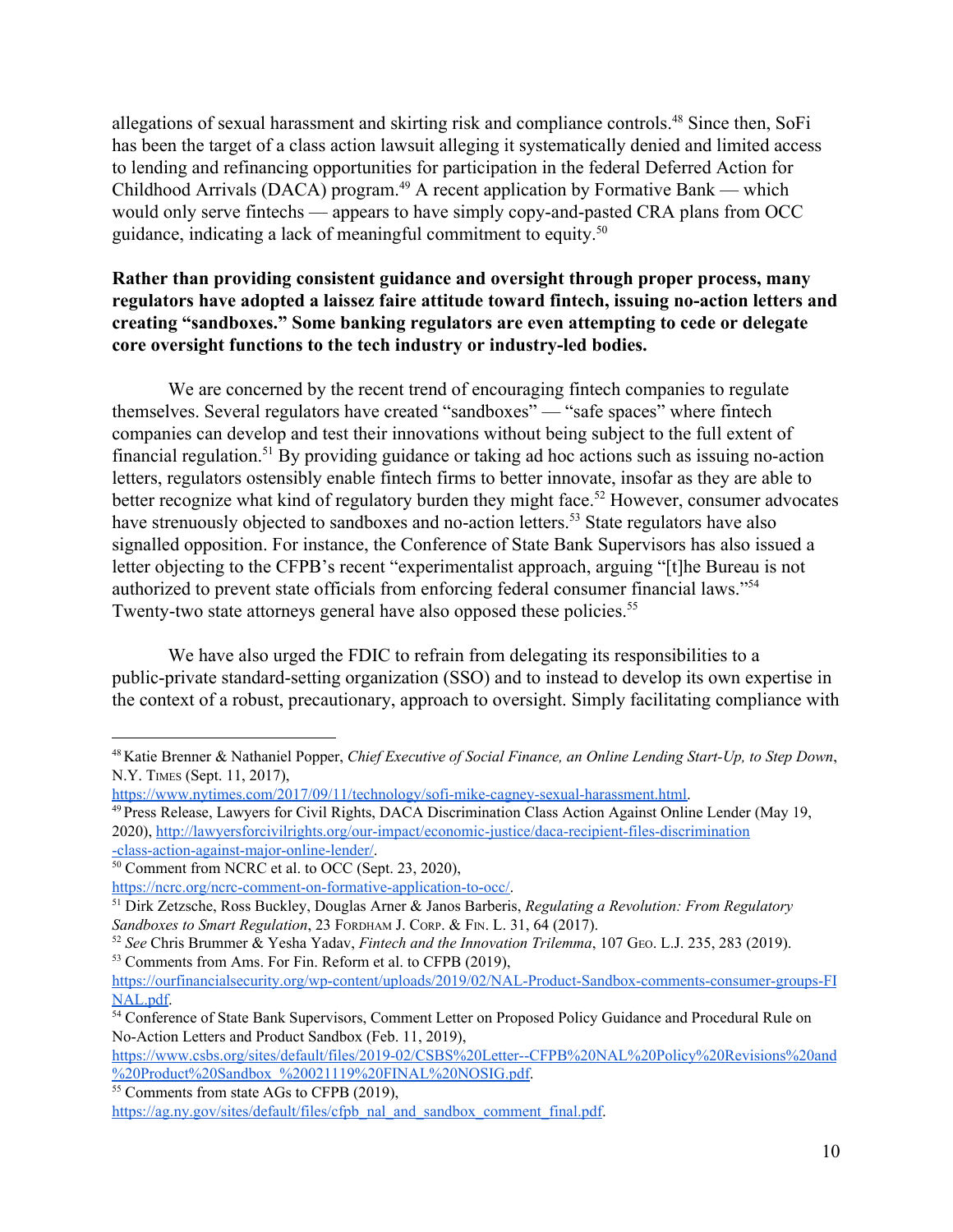SSO standards is not an acceptable means of regulation, nor an acceptable alternative to regulation. We especially oppose privatizing responsibility for standard-setting at a time when the FDIC and other regulators are opening the banking franchise to Big Tech and surveillance-driven technology.<sup>56</sup>

### **Wall Street and Silicon Valley are irresponsibly integrating banking and commerce (and payments and platforms).**

We strongly advise against allowing Wall Street and Silicon Valley to intertwist any further.<sup>57</sup> Historically, commercially-owned banks have made unsound loans to business partners, denied services to competitors, and generally engaged in imprudent activities to spur commercial user purchases.<sup>58</sup> Commercial firms that also engage in financial services tend to use such enterprises to fund other risky business activities, heightening the moral hazard of bailout.<sup>59</sup> The risk of predatory behavior increases. Allowing Big Tech to take advantage of federal deposit insurance and other attendant protections (without concomitant responsibilities) threatens responsible practices within the tech sector overall. Just as distressingly, allowing Big Tech to engage in shadow banking activity jeopardizes financial stability.<sup>60</sup> These combinations should not be allowed.<sup>61</sup>

The FDIC's recently proposed rule concerning  $ILCs^{62}$  only stands to make a bad situation worse. ILCs have frequently failed due to problems such as reckless lending, inadequate capital, and insufficient liquidity.<sup>63</sup> The dangers typically flowed from the broader activities of the ILC parent company. Strikingly, zero of the core elements of Bank Holding Company (BHC)

<sup>56</sup> *See, e.g,* Lev Menand & Morgan Ricks, *Policy Spotlight Lacewell v. OCC,* JUST MONEY (Aug. 5, 2020), <https://justmoney.org/lacewell-v-occ/> (discussing the OCC's plans to grant SPNBCs to fintech companies that do not issue or maintain deposit balances, exempting them from key federal regulations).

<sup>57</sup> *See* Comment from Arthur E. Wilmarth, Jr., Prof. of Law, Geo. Wash. Univ. L. Sch., to FDIC (Apr. 10, 2020), [https://www.fdic.gov/regulations/laws/federal/2020/2020-parent-companies-of-industrial-banks](https://www.fdic.gov/regulations/laws/federal/2020/2020-parent-companies-of-industrial-banks-3064-af31-c-002.pdf) [-3064-af31-c-002.pdf](https://www.fdic.gov/regulations/laws/federal/2020/2020-parent-companies-of-industrial-banks-3064-af31-c-002.pdf).

<sup>58</sup> Arthur E. Wilmarth, Jr., *Wal-Mart and the Separation of Banking and Commerce*, 39 CONN L. REV. 1539, 1598-1606 (2007).

<sup>59</sup> *Id.* at 1569.

<sup>60</sup> For relevant background, see, e.g., L. Randall Wray, *Global Financial Crisis: Causes, Bail-Out, Future Draft*, 80 UMKC L. REV. 1101, 1107 (2012) (describing how the shift of economic power to shadow banks triggered the operation of "Gresham's Law", whereby safer and stabler financial firms were driven out of business).

 $<sup>61</sup>$  We have also called on regulators to more thoroughly review all tech acquisitions of financial services companies.</sup> Comments from AFR Education Fund & DPEF to FDIC (July 2, 2020),

[https://ourfinancialsecurity.org/wp-content/uploads/2020/07/Americans-for-Financial-Reform-EF-DPEF-Comment-](https://ourfinancialsecurity.org/wp-content/uploads/2020/07/Americans-for-Financial-Reform-EF-DPEF-Comment-FDIC-Docket-RIN-3064-AF31-.pdf)[FDIC-Docket-RIN-3064-AF31-.pdf](https://ourfinancialsecurity.org/wp-content/uploads/2020/07/Americans-for-Financial-Reform-EF-DPEF-Comment-FDIC-Docket-RIN-3064-AF31-.pdf).

<sup>62</sup> *See* FDIC Docket RIN 3064-AF31, 85 Fed. Reg. 17771 (Mar. 31, 2020),

<https://www.fdic.gov/news/press-releases/2020/pr20031a.pdf>.

<sup>&</sup>lt;sup>63</sup> Thirteen ILCs failed between 1982 and 1984. ILCs declined from 58 to 23 between the beginning of the financial crisis in 2007 and the end of 2019, and the total assets of ILCs dropped from \$177 billion to \$141 billion.# Moreover, several parent companies failed and were rescued by the federal government during the global financial crisis. Other parent companies, including General Motors Acceptance Corp. (GMAC), Merrill Lynch, Goldman Sachs, and Morgan Stanley, would have failed had they not received generous bailouts. *See* AFR Education Fund & DPEF Comments to FDIC, *supra* note 60.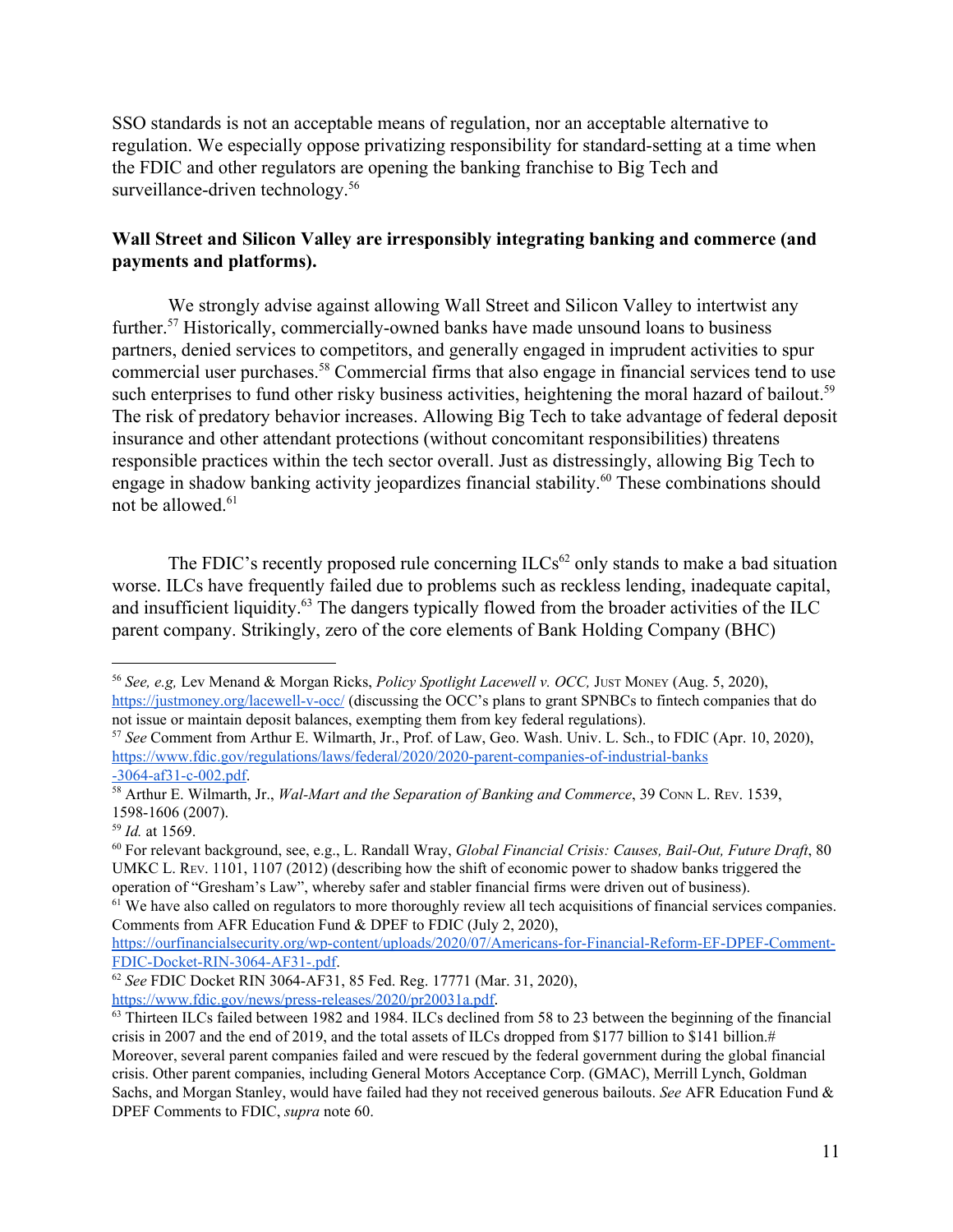supervision are included in the proposed eight commitments that an ILC parent company must agree to under the proposed rule.<sup> $64$ </sup> The FDIC's limited supervisory powers over parent companies and other affiliates of ILCs are plainly inadequate to prevent the systemic risks, conflicts of interest, and threats to competition and consumer welfare created by commercially-owned ILCs.<sup>65</sup>

We agree with Prof. Wilmarth that Big Tech firms would not be satisfied with making "toehold" acquisitions of ILCs and will do what they can to take advantage of the loophole, including by making deals with private equity investors.<sup> $66$ </sup> Regulators should bear in mind that data collection in the ILC context is its own form or arbitrage.<sup> $67$ </sup> Providing data processing, data storage, and data transmission services is permissible for BHCs and their subsidiaries. However, the Bank Holding Company Act (BHCA) limits the activities of BHCs and their subsidiaries to banking, managing and controlling banks and other subsidiaries, and performing services for its subsidiaries.<sup>68</sup> Companies collecting data from a customer's social media account or their lifestyle, for instance, could avoid these limitations. There may be few privacy protections on the use of financial data, period.<sup>69</sup> But ILC arrangements threaten these safeguards — especially when it comes to consumer protection. Fundamentally, banks have commercial reasons *not* to share certain personal data. Banks understand that the core transactional data and increasingly the identity data is unique to banks. Customers do not expect their banks to capture data that would support commercial business lines, outside of contexts regulated by the FCRA.<sup>70</sup>

We are also concerned by the encroachment of dominant platforms into the payments space. Big Tech companies use their "platform privilege" not only to analyze users, but to acquire and appropriate from competitors that rely on the infrastructure they supply.<sup>71</sup> According to a new poll released by Consumer Reports, six in ten Americans support the government taking

<https://www.judiciary.senate.gov/imo/media/doc/Hubbard%20Testimony.pdf>

<sup>64</sup> *Id.*

<sup>65</sup> *See* Wilmarth Comment, *supra* note 57, at 10.

<sup>66</sup> AFR SoFi Letter*, supra* note 47.

<sup>67</sup> *See generally* Cinar Oney, *Fintech Industrial Banks and Beyond: How Banking Innovations Af ect the Federal Safety Net*, 23 FORDHAM J. CORP. & FIN. L. 541, 552–53 (2018).

<sup>68</sup> *See* 12 U.S.C. § 1843(a)(2).

<sup>69</sup> Heather Hogsett, *Consumer Protections and the Digital Evolution in Banking*, MORNING CONSULT (Feb. 13, 2020), <https://morningconsult.com/opinions/consumer-protections-and-the-digital-evolution-in-banking/>.

<sup>70</sup> *See* Astra Taylor & Jason Sadowski, *How Companies Turn Your Facebook Activity Into a Credit Score*, THE NATION (May 27, 2015), [https://www.thenation.com/article/archive/how-companies-turn-your-facebook-activity](https://www.thenation.com/article/archive/how-companies-turn-your-facebook-activity-credit-score/) [-credit-score/](https://www.thenation.com/article/archive/how-companies-turn-your-facebook-activity-credit-score/).

<sup>71</sup> *Competition in Digital Technology Markets: Examining Self-Preferencing by Digital Platforms: Hearing Before the Subcomm. on Antitrust, Competition Policy and Consumer Rights of the H. Comm. on the Judiciary*, 116th Cong. 5 (2020) (Testimony of Sally Hubbard), *available at*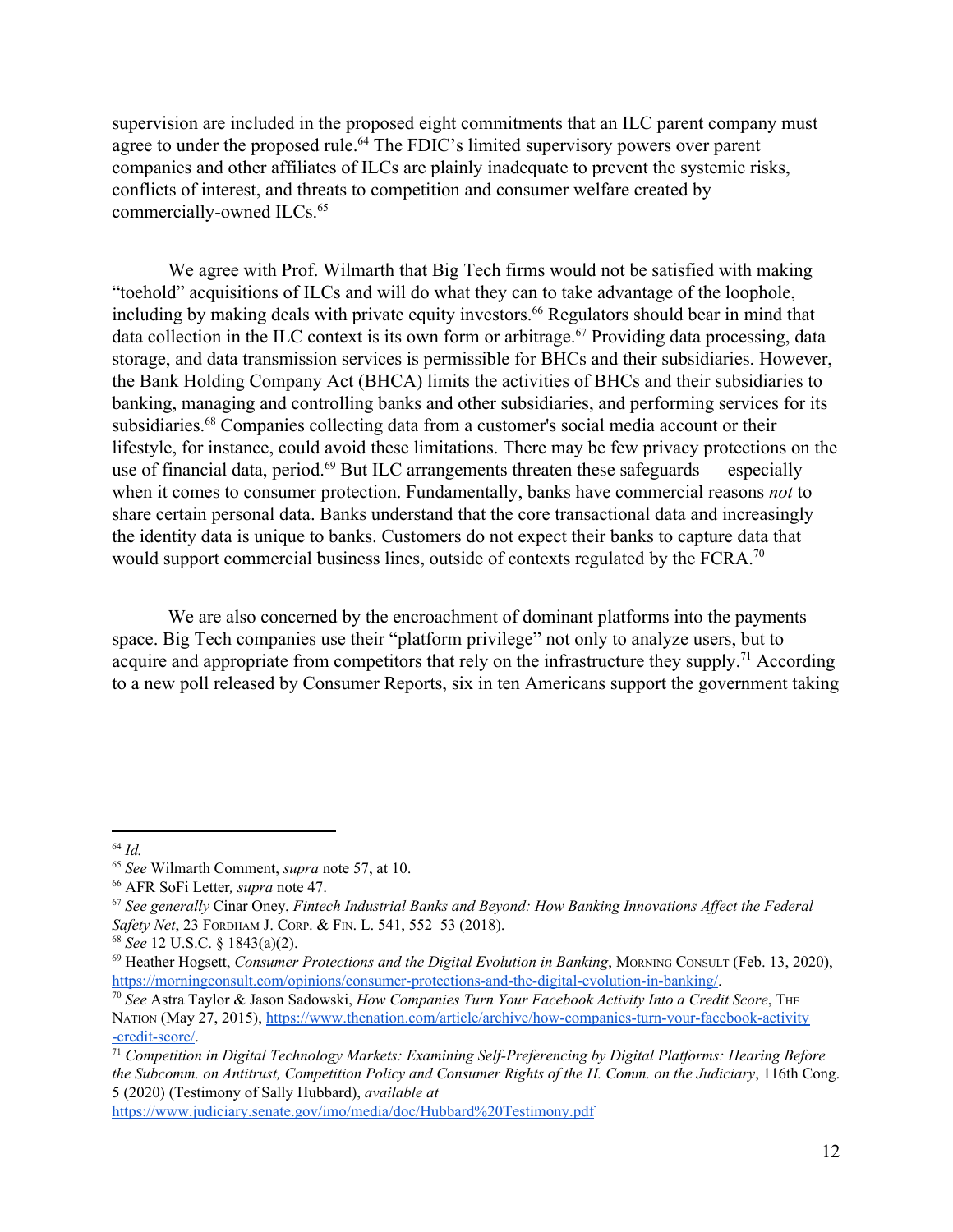more steps to regulate online platforms.<sup>72</sup> Still, most powerful platform-based companies have opposed even the mildest, most established forms of financial regulation.<sup>73</sup>

The systematic monitoring of financial activity allows dominant platforms to become even more extractive and more powerful.<sup>74</sup> As payment transactions illuminate the social links between fund senders and recipients, companies that already collect similar social data find payments data extremely valuable. With a more comprehensive perspective on consumer behavior, dominant platforms can more easily take over adjacent markets, engage in predatory pricing, self-deal, increase the monetary value of their advertising, and accumulate more economic power. They can use the integrated information to both enhance existing products and offer new services (like credit scoring) to new groups of consumers.<sup>75</sup> Because corporate currencies are literally means of paying for other products, they could render the ability to tie and bundle products together limitless.<sup>76</sup> As TenCent has demonstrated in China, combining a payments network with a massive social media platform allows powerful companies to generate extreme pricing power within captive ecosystems.<sup>77</sup>

Payment platforms can be dangerously insecure and lack proper consumer protections. Many mobile money platforms do not simply transfer funds, but store balances unprotected by federal deposit insurance, or any equivalent mechanism.<sup>78</sup> By avoiding custody agreements with FDIC-insured institutions, mobile payment companies avoid most banking regulation,

<sup>74</sup> *See* Letter from AFR Education Fund & DPEF to H. Comm. on the Judiciary (Apr. 17, 2020),

[https://ourfinancialsecurity.org/2020/04/joint-letter-promote-tradition-of-separating-banking-and-commerce-regardi](https://ourfinancialsecurity.org/2020/04/joint-letter-promote-tradition-of-separating-banking-and-commerce-regarding-dominant-platforms/) [ng-dominant-platforms/](https://ourfinancialsecurity.org/2020/04/joint-letter-promote-tradition-of-separating-banking-and-commerce-regarding-dominant-platforms/) (arguing for the structural separation of large tech platforms and payments).

<sup>75</sup> BANK FOR INTERNATIONAL SETTLEMENTS, BIG TECH IN FINANCE: OPPORTUNITIES AND RISKS, BANK FOR INTERNATIONAL SETTLEMENTS ANNUAL ECONOMIC REPORT, [https://www.bis.org/publ/arpdf/ar2019e3.htm.](https://www.bis.org/publ/arpdf/ar2019e3.htm)

<sup>72</sup> Chris Mills Rodrigo, *Majority of Americans want more government regulation of tech platforms: poll*, THE HILL (Sept. 24, 2020),

[https://thehill.com/policy/technology/518020-majority-of-americans-want-more-government-regulation-of-tech-plat](https://thehill.com/policy/technology/518020-majority-of-americans-want-more-government-regulation-of-tech-platforms) [forms](https://thehill.com/policy/technology/518020-majority-of-americans-want-more-government-regulation-of-tech-platforms).

<sup>73</sup> *See, e.g.* PayPal's recent lawsuit over the CFPB Prepaid Rule - a rule that most of the payments industry does not oppose. Is Cash Still King? Reviewing the Rise of Mobile Payments Testimony: Hearing Before the H. Comm. on *Fin. Services*, 116th Cong. 8 (2020) (Statement of Christina Tetreault, Sr. Policy Counsel, Consumer Reports), *available at*

[https://advocacy.consumerreports.org/wp-content/uploads/2020/01/Hhrg-116-ba00-wstate-tetreaultc-20200130-u1-1](https://advocacy.consumerreports.org/wp-content/uploads/2020/01/hhrg-116-ba00-wstate-tetreaultc-20200130-u1-1.pdf) [.pdf](https://advocacy.consumerreports.org/wp-content/uploads/2020/01/hhrg-116-ba00-wstate-tetreaultc-20200130-u1-1.pdf) (arguing protections are threatened by litigation initiated by PayPal).

<sup>&</sup>lt;sup>76</sup> Indeed, competitors have already alleged that Facebook used an older payment system, Facebook Credits, to instigate *per se* unlawful tying arrangements. *Kickflip, Inc. v. Facebook, Inc.*, 999 F. Supp. 2d 677, 689 (D. Del. 2013).

<sup>77</sup> Jacky Wong, *The Next Level for China's Tencent: Global Domination*, WALL ST. J (Nov. 13, 2019) <https://www.wsj.com/articles/the-next-level-for-chinas-tencent-global-domination-11573655785>; In 2012, Mark Zuckerberg explicitly stated he wanted to create a payment product to exercise pricing power over third-party developers. MATT STOLLER, LIBRA BASICS: WHAT I<sup>S</sup> FACEBOOK'<sup>S</sup> CURRENCY PROJECT?, OPEN MKTS INST. (updated July 19, 2019), <https://openmarketsinstitute.org/reports/libra-basics-facebooks-currency-project/>.

 $78$  Federal deposit insurance programs only protect deposits in commercial banks and federal savings institutions. *See, e.g,* Sarah Jane Hughes & Stephen T. Middlebrook, *Advancing A Framework for Regulating Cryptocurrency Payments Intermediaries*, 32 YALE J. ON REG., 495, 527 (2015); U.S. GAO, GAO-18-254, ADDITIONAL STEPS BY REGULATORS COULD BETTER PROTECT CONSUMERS AND AID REGULATORY OVERSIGHT 18 (2019).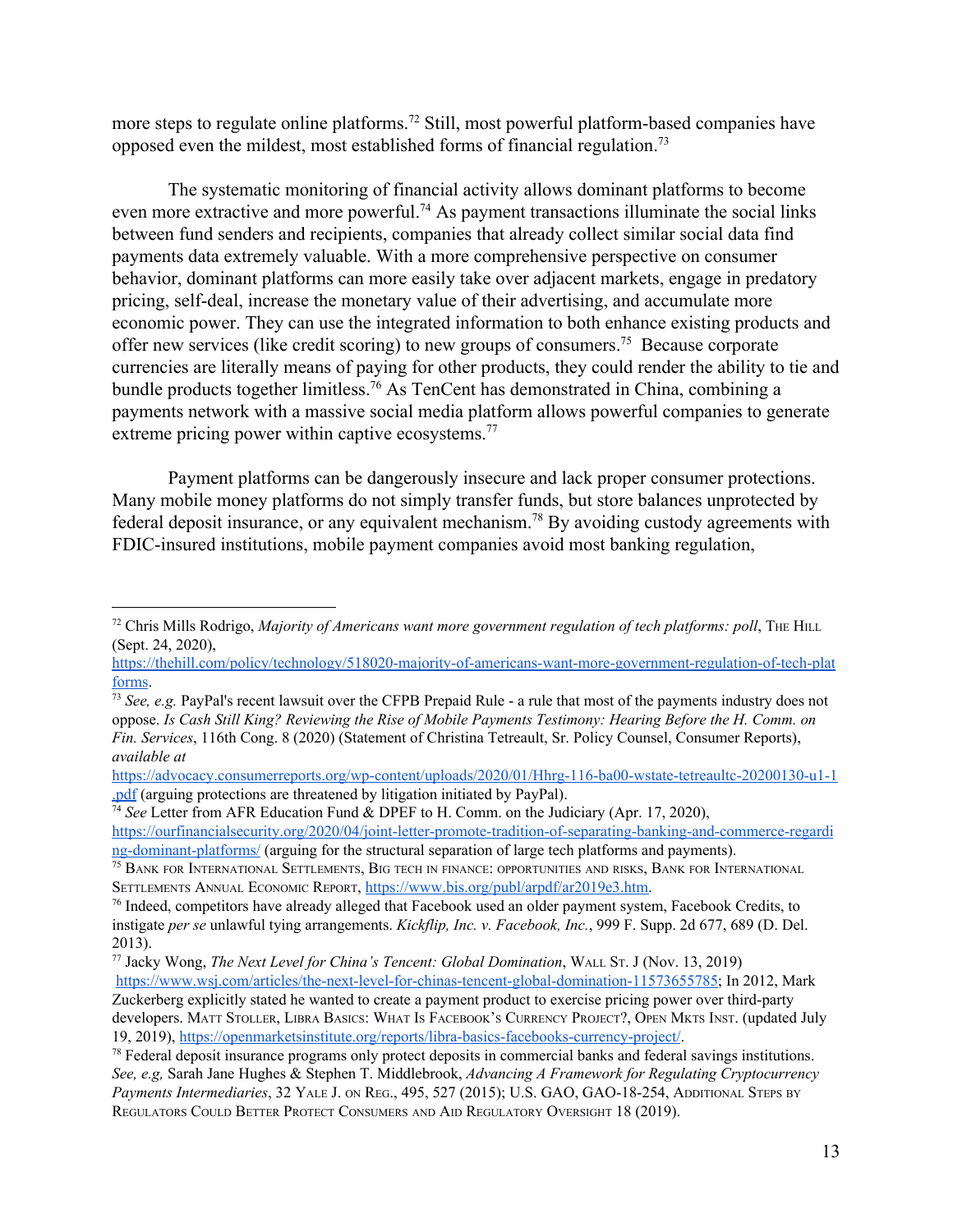constituting "shadow payment platforms."<sup>79</sup> In the event of disaster, the last line of defense is general corporate bankruptcy law, rather than a central bank balance sheet.<sup>80</sup> Federal regulation of money services business (MSBs) provides a shallow consumer protection arrangement, primarily in the form of mandated disclosure.<sup>81</sup> Fifty different state MSB regulators also apply a mix of minimum net worth requirements, surety bond, and other security and investment requirements. These laws have proven ineffective in keeping MSBs afloat.<sup>82</sup>

# **Global stablecoin projects proposed by Big Tech would entrench corporate power and threaten financial stability in multiple jurisdictions, including the United States.**

In late June, we released the "Libra Black Paper", arguing policymakers should prevent Facebook and the Geneva-based Libra Association — a cartel of junior Silicon Valley partners — from moving forward with their global corporate currency project.<sup>83</sup> Our concerns extend well beyond financial regulation. For instance, in April, we filed a comment asking the House Judiciary Committee to tackle the risk of unfair competition in the payments space.<sup>84</sup> To put it bluntly, Facebook stands to leverage its platform power to expand its digital advertising monopoly, take over adjacent markets, self-deal, and establish a global surveillance system.

The general idea is to use "Libra Coins" and other tools to build a parallel "vibrant financial services economy." The project exhibits multiple features of shadow banking. But Libra-based payments also generate data. Dominant platforms grow by expanding their platforms' user base and information access, securing revenue by selling products directly to their users or by selling access to their users to third parties.<sup>85</sup> Through the Libra Project and its new subsidiary Novi — which would offer digital wallets to hold Libra Coins — Facebook could easily take advantage of integrated, intimate information about what people like, do, and buy, in

<sup>79</sup> *See* Dan Awrey & Kristin van Zwieten, *Mapping The Shadow Payment System* 41-44 (SWIFT Institute Working Paper No. 2019-00, 2019), *available at*: <https://ssrn.com/abstract=3462351> (discussing comparative approaches in the U.S., UK, EU, and China).

<sup>80</sup> *See* Dan Awrey, *Bad Money,* 106 CORNELL L. REV. 1, 23 (forthcoming 2020), *available at* [https://papers.ssrn.com/sol3/papers.cfm?abstract\\_id=3532681](https://papers.ssrn.com/sol3/papers.cfm?abstract_id=3532681) (discussing how the corporate bankruptcy regime fails depositors). *See also* Ryan Surujnath, *Of the Chain! A Guide to Blockchain Derivatives Markets and the Implications on Systemic Risk*, 22 FORDHAM J. CORP. & FIN. L. 257, 301 (2017) (discussing how this dynamic can be especially dangerous when distributed ledger technology (DLT) is involved, as a lack of clear transaction finality may make it difficult to determine liability in the context of corporate insolvency).

<sup>81</sup> 12 C.F.R. § 1005.3. *See also* Awrey, *supra* note 80, at 34.

<sup>&</sup>lt;sup>82</sup> *Id.* at 39-41 (arguing state money transmitter laws do not provide "robust prudential regulation, deposit guarantee schemes, lender of last resort facilities, or special resolution regimes" equivalent to conventional deposit-taking banks" and often fail to protect consumer funds, rendering them insufficient to regulate peer-to-peer payment platforms and aspiring stablecoin issuers).

<sup>&</sup>lt;sup>83</sup> RAÚL CARRILLO, BANKING ON SURVEILLANCE: THE LIBRA BLACK PAPER, AFR EDUCATION FUND & DPEF (2020), [https://ourfinancialsecurity.org/wp-content/uploads/2020/06/Libra-Black-Paper-FINAL-2.pdf.](https://ourfinancialsecurity.org/wp-content/uploads/2020/06/Libra-Black-Paper-FINAL-2.pdf)

<sup>84</sup> Letter from AFR Education Fund & DPEF to H. Comm. on the Judiciary, *supra* note 74.

<sup>85</sup> *See, e.g.*, BANK FOR INTERNATIONAL SETTLEMENTS, *supra* note 75 (arguing Big Tech business models depend upon enabling direct, *monitored* interactions between more and more users. Firms learn from these interactions in order to deploy yet another range of services that generate further activity that generates more data.)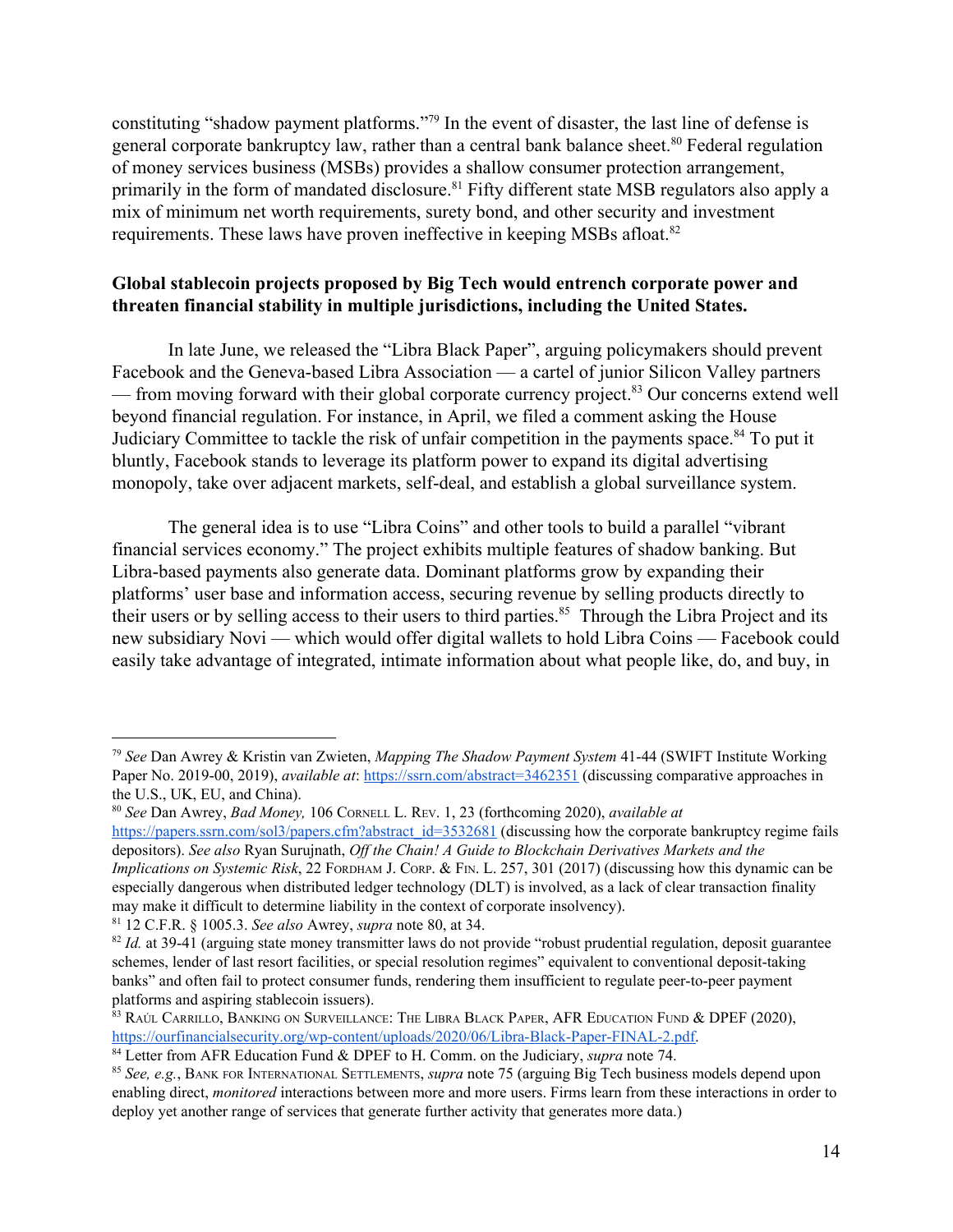order to better sell ads as well as new products. It could also surveill business partners.<sup>86</sup> Under Libra's current design, a consortium of multinational corporations would share access to a ledger (the Libra Blockchain) that could reflect the transactions of billions of people. Currency exchanges and mobile wallet providers like Novi would know users' true identities. Although Novi claims it would not share that information with Facebook or third parties without customer consent, we have no idea what consent would actually entail. Facebook has previously made vows regarding firewalls between subsidiaries and quickly broken those promises. In any case, participants could collude to determine the true identities of transacting parties — or reconfigure the blockchain. Moreover, the Libra Association would constantly, affirmatively monitor the Libra network for suspicious activity. There would be no real privacy.

Surveillance could extend well beyond payments. Facebook already uses technology like Facebook "Like" buttons, to track users and non-users across the internet.  $87$  By centralizing this sensitive information, Facebook can further mine data and determine the maximum prices consumers and competitors are willing to pay for various services. The Ninth Circuit recently decided these "social plug-ins" may constitute "wiretaps."<sup>88</sup> But Novi could easily mimic this practice by embedding payment buttons across the internet. This is merely the beginning. We can expect Big Tech to further encroach on financial services. <sup>89</sup>

# **Wall Street, Silicon Valley, and the fintech industry are waging a "war on cash", leading to heightened surveillance, increased corporate power, and financial exclusion.**

Policymakers must be mindful of the social and economic consequences of the "war on  $\cosh^{90}$  — the systematic replacement of physical, bearer instruments that do not track us (like cash and coins) with digital account-based instruments that do so (like bank account deposits). Noncash transactions generate vast amounts of data, recording the time, date, location, amount, and subject of each consumer's purchase. Those data are shared with or sold to digital marketers and advertisers. Paying with cash provides consumers with substantially more privacy than electronic forms of payment.

Cash is the most common form of payment for purchases and bill-paying, and its use is not limited to underbanked or unbanked consumers.<sup>91</sup> In fact, the study revealed that high cash

<sup>89</sup> John Detrixhe, *Amazon is invading finance without really trying*, QUARTZ (Nov. 1, 2017),

<sup>&</sup>lt;sup>86</sup> Facebook has historically spied on rivals to appropriate ideas or acquire rivals outright. It could also bully its potential partners into using Libra. *See generally* LIBRA BLACK PAPER, *supra* note 83.

<sup>87</sup> Lina M. Khan, *The Separation of Platforms and Commerce*, 119 COLUM. L. REV. 973, 1004 (2019). <sup>88</sup> Shoshana Wodinsky, *Court Rules Facebook Widgets Can Be Considered Wiretaps*, GIZMODO (July 2, 2020), <https://gizmodo.com/court-rules-facebook-widgets-can-be-considered-wiretaps-1844245159>.

<https://qz.com/1116277/amazons-aws-cloud-business-is-reshaping-how-the-financial-services-industry-works/> (describing how Amazon already provides the cloud-computing systems that serve as the "technological backbone" of many fintech firms).

<sup>90</sup> Some organizers and scholars alternatively refer to the phenomenon as "the gentrification of payments." Brett Scott, *Gentrification of Payments Spreading the Digital Financial Net*, TRANSNAT'<sup>L</sup> INST. (Jan. 15, 2019), <https://longreads.tni.org/state-of-power-2019/digital-payment-gentrification>.

<sup>91</sup>Cardtronics and Javelin Strategy & Research, 2020 Health of Cash Study (Feb, 2020), *available at* [https://landing.cardtronics.com/hubfs/Cardtronics/Docs/Health\\_Of\\_Cash\\_Study\\_2019.pdf.](https://landing.cardtronics.com/hubfs/Cardtronics/Docs/Health_Of_Cash_Study_2019.pdf)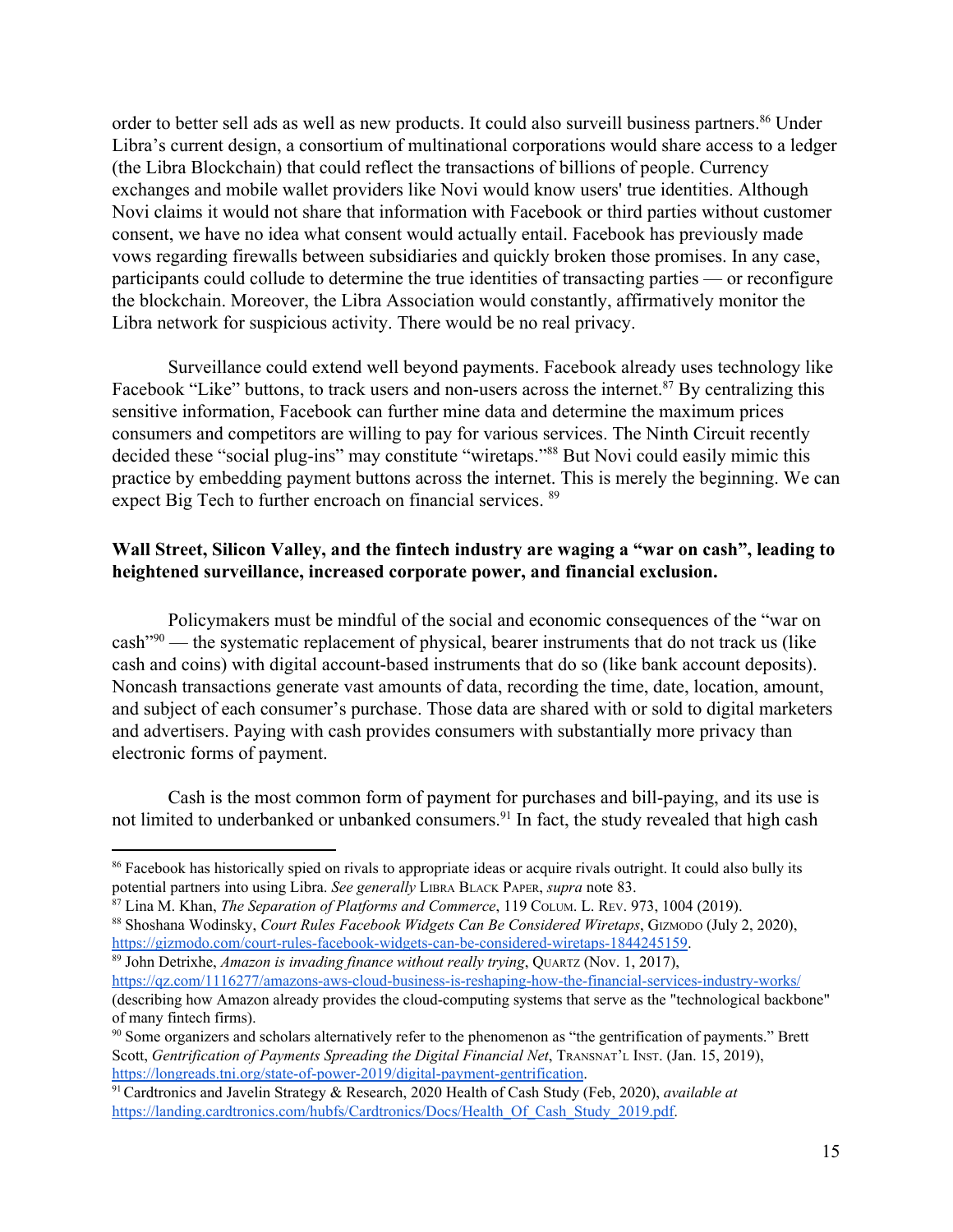users also employ many other forms of payment, including credit cards, debit cards, mobile wallets, and online checkout services. It also showed that consumers make the choice to use cash for a variety of reasons: privacy, security, reliability, availability, and even its universal and egalitarian nature. Cash users are not Luddites who shun fintech; they're all kinds of people who pay with cash for a variety of legitimate and understandable reasons.

Cities, states, and storefronts that have moved toward cashlessness and coinlessness have necessarily segregated the payment system, even if that is not the intention. Unbanked consumers have little access to noncash forms of payment.<sup>92</sup> Without a bank account, they are unable to obtain credit or debit cards or to use other non-cash payment methods, with the possible exception of prepaid cards.<sup>93</sup> Moreover, they fundamentally ask consumers to share data with third-party corporations and the government in order to gain financial inclusion. By contrast, some cities and states have enacted laws or ordinances that bar brick-and-mortar retail stores from refusing to accept cash.<sup>94</sup> Congress should follow suit.<sup>95</sup>

### **Financial data collection is becoming increasingly intertwined with federal, state, and local law enforcement and threatening our civil rights.**

"Bulk" financial surveillance eventually creates a detailed picture of our most private social, familial, romantic, religious, and political activities. Data about a single transaction can be linked to purchase history, creating a "picture of the person behind the payment."<sup>96</sup> A massive data broker industry connects data regarding our finances to data about our employment, marital status, homeownership status, medical conditions, and even our interests and hobbies.

Law enforcement authorities use sensitive corporate data, including financial data, to target vulnerable communities. $97$  As a general matter of course, "surveillance-as-a-service" companies sell data, including financial data, to local police departments.<sup>98</sup> Historically, the

[https://www.marketatch.com/story/who-we-did-not-say-that-cash-was-transmitting-coronavirus-2020-03-06](https://www.marketwatch.com/story/who-we-did-not-say-that-cash-was-transmitting-coronavirus-2020-03-06). (neither the World Health Organization (WHO) nor the Centers for Disease Control and Prevention (CDC) have concluded that cash presents any more danger than credit cards or other forms of payment).

<sup>&</sup>lt;sup>92</sup> Letter from Consumer Action, the Consumer Fed. of America, Ams. for Fin. Reform, Demand Progress, et al. to U.S. Sens. Kevin Cramer, Sen. Bob Menendez, and Rep. Donald M. Payne, Jr.,

<https://www.consumer-action.org/press/articles/consumers-should-have-the-right-to-pay-retailers-with-cash>. <sup>93</sup> *Id.*

<sup>94</sup> Massachusetts, New Jersey, New York City, Philadelphia and San Francisco have enacted legislation protecting cash users. *Id.*

<sup>95</sup> *See also* Meera Jagannathan, "World Health Organization: We did NOT say that cash was transmitting the coronavirus," MarketWatch (March 9, 2020), *available at*

<sup>96</sup> Albert Fox Cahn & Melissa Giddings, *In the Age of COVID-19, the Credit Card Knows All*, SURVEILLANCE TECHNOLOGY OVERSIGHT PROJECT - URBAN JUSTICE CENTER (May 18, 2010),

<https://www.stopspying.org/latest-news/2020/5/18/in-the-age-of-covid-19-the-credit-card-knows-all>.

<sup>97</sup> *See*, *e.g.,* SIMONE BROWNE, DARK MATTERS: O<sup>N</sup> THE SURVEILLANCE OF BLACKNESS 10-29 (2015) ("Surveillance is nothing new to black folks. It is the fact of antiblackness."); VIRGINIA EUBANKS, AUTOMATING INEQUALITY 1-38 (2017) (detailing how programs have demanded poor people sacrifice their rights to privacy and self-determination); COHEN, *supra* note 3, at 61 (noting law enforcement agenices have conducted prolonged, intrusive surveillance of Muslim and Latinx communities, relying on corporate communications metadata).

<sup>98</sup> *See, e.g.,* SHOSHANA ZUBOFF, THE AGE OF SURVEILLANCE CAPITALISM 37 (2019).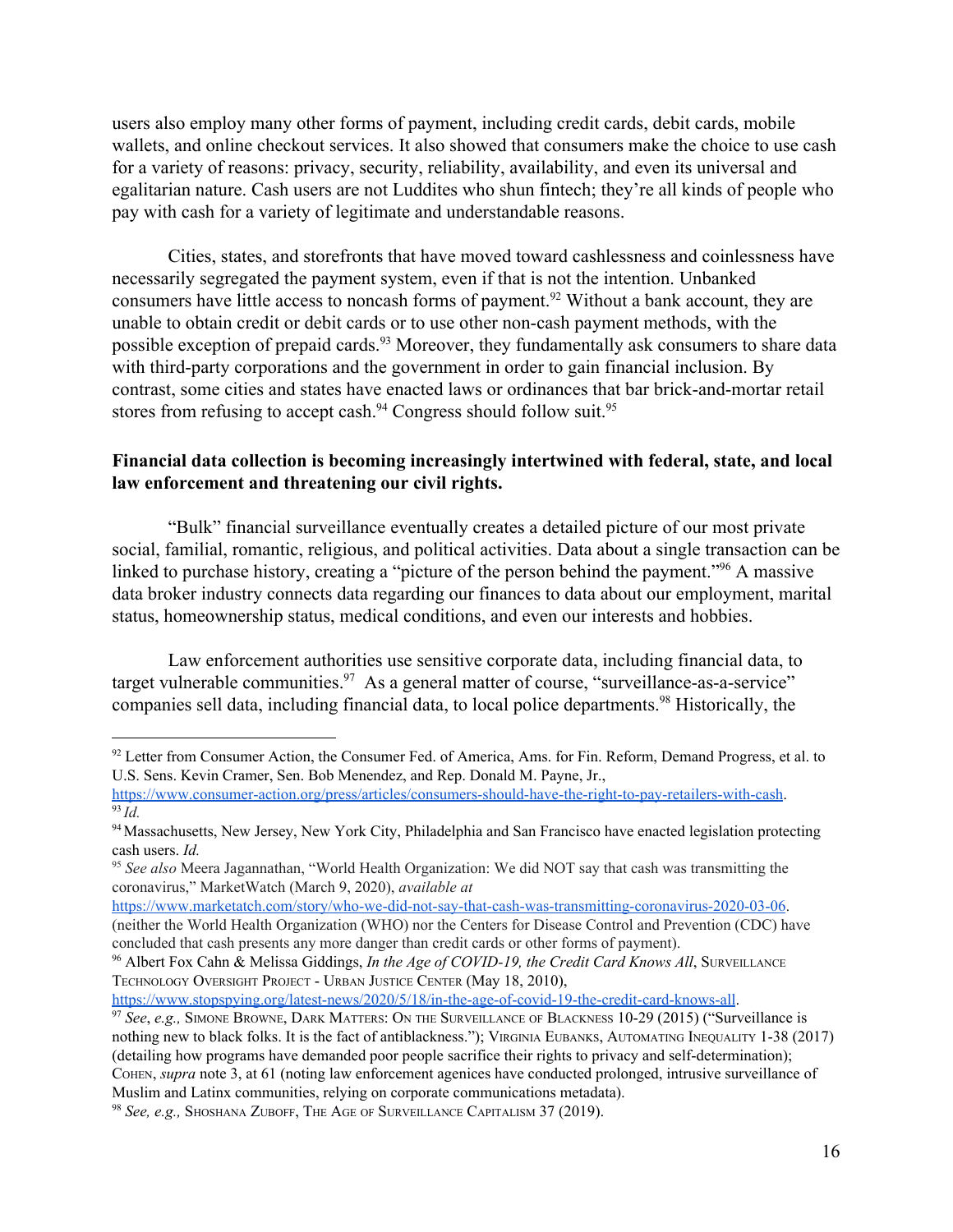National Security Agency (NSA) and other federal law enforcement agencies have exploited corporations' growing troves of records.<sup>99</sup> Indeed, tech companies have a long history of spying on users at the behest of government agencies (which disregard court rulings as to the unconstitutionality of their practices).  $100$  It would be unwise for regulators to divorce analysis of corporate surveillance from government surveillance.<sup>101</sup>

As Justices Thurgood Marshall and William Douglas warned in the 1970s, technology that allows for faster and better banking has led to easier law enforcement access to depositor  $data$ <sup>102</sup> While it is true that bank account holders are protected by statutes like the Right to Financial Privacy Act of 1978, this law only requires government agencies provide individuals with a notice and an opportunity to object before a bank discloses personal information to the federal government.<sup>103</sup> There is also a general carveout for certain law enforcement, rendering the law more of a procedural rather than substantive barrier to violations of civil liberties.<sup>104</sup>

All financial institutions must comply with Title III of the USA PATRIOT Act, which requires they implement robust customer identification programs, commonly labeled "know your customer" (KYC) provisions.  $105$  Financial institutions must generally assist police investigations

<sup>99</sup> *See, e.g.,* COHEN, *supra* note 3, at 238-242 (arguing bulk collection and analysis of data generated by networked communications intermediaries have become "pillars" of state surveillance).

<sup>100</sup> *See* SEAN VITKA, DEMAND PROGRESS, "INSTITUTIONAL LACK OF CANDOR" A PRIMER ON RECENT UNAUTHORIZED ACTIVITY BY THE INTELLIGENCE COMMUNITY (Sept. 27, 2017),

[https://s3.amazonaws.com/demandprogress/reports/FISA\\_Violations.pdf](https://s3.amazonaws.com/demandprogress/reports/FISA_Violations.pdf).

<sup>101</sup> *See, e.g.,* COHEN, *supra* note 3, at 43 (describing a "surveillance-innovation complex", wherein the state and private sector producers of surveillance technologies form a "symbiotic relationship").

<sup>102</sup> Dean Galaro, *A Reconsideration of Financial Privacy and United States v. Miller*, 59 S. TEX. L. REV. 31, 54 (2017).

<sup>103</sup> *See* 12 U.S.C. § 3404.

<sup>104</sup> *See id.* at §§ 3406-08 (financial institutions can disclose customer records in response to a search warrant, subpoena, or written request from a government authority).

<sup>105</sup> *See*, *e.g.,* Letter from Rep. Tlaib et al., to the Treas. Sec. Steve Mnuchin, et al., (July 17, 2019), [https://tlaib.house.gov/sites/tlaib.house.gov/files/Final\\_BWM\\_Regulators.pdf](https://tlaib.house.gov/sites/tlaib.house.gov/files/Final_BWM_Regulators.pdf) (arguing many Muslim and Arab Americans have been automatically labeled "high-risk" and are therefore unable to maintain access to financial services). For a history of the relevant PATRIOT Act amendments, see, e.g., Maria A. de Dios, *The Sixth Pillar of Anti-Money Laundering Compliance: Balancing Ef ective Enforcement with Financial Privacy*, 10 BROOK J. CORP. FIN & COM. L. 495 (2016); Cheryl R. Lee, *Constitutional Cash: Are Banks Guilty of Racial Profiling in Implementing the United States PATRIOT Act?*, 11 MICH. J. RACE & L. 557, 564 (2006) (arguing the Patriot Act 'puts banks in the business of practicing selective enforcement and racial profiling with every transaction, every hour of every business day"); Eric J. Gouvin, *Bringing Out the Big Guns: The USA [PATRIOT](https://1.next.westlaw.com/Link/Document/FullText?findType=Y&serNum=0297301627&pubNum=0001099&originatingDoc=I02a0fe614a8611db99a18fc28eb0d9ae&refType=LR&fi=co_pp_sp_1099_974&originationContext=document&transitionType=DocumentItem&contextData=(sc.Search)#co_pp_sp_1099_974) Act, Money [Laundering,](https://1.next.westlaw.com/Link/Document/FullText?findType=Y&serNum=0297301627&pubNum=0001099&originatingDoc=I02a0fe614a8611db99a18fc28eb0d9ae&refType=LR&fi=co_pp_sp_1099_974&originationContext=document&transitionType=DocumentItem&contextData=(sc.Search)#co_pp_sp_1099_974) and the War on Terrorism,* [55](https://1.next.westlaw.com/Link/Document/FullText?findType=Y&serNum=0297301627&pubNum=0001099&originatingDoc=I02a0fe614a8611db99a18fc28eb0d9ae&refType=LR&fi=co_pp_sp_1099_974&originationContext=document&transitionType=DocumentItem&contextData=(sc.Search)#co_pp_sp_1099_974) BAYLOR L. REV. 955 [\(2003\).](https://1.next.westlaw.com/Link/Document/FullText?findType=Y&serNum=0297301627&pubNum=0001099&originatingDoc=I02a0fe614a8611db99a18fc28eb0d9ae&refType=LR&fi=co_pp_sp_1099_974&originationContext=document&transitionType=DocumentItem&contextData=(sc.Search)#co_pp_sp_1099_974)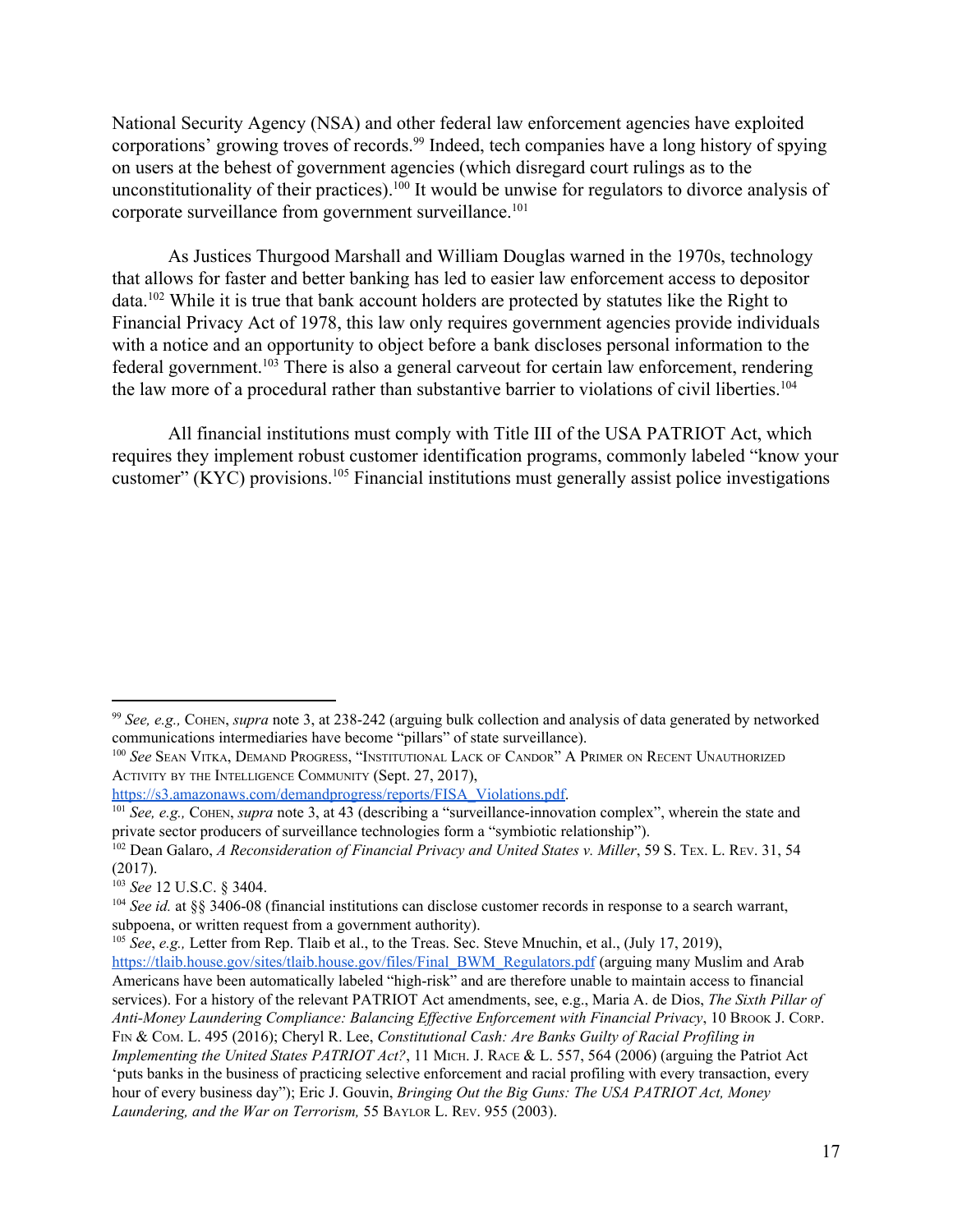requiring financial information and provide specific information to law enforcement agencies,<sup>106</sup> including by filing "suspicious activity reports" (SARs).<sup>107</sup>

Given these obligations, and the racial injustices perpetrated by law enforcement, we are especially concerned by suggestions that banks — on their own initiative or in partnership with tech companies — should collect more geolocation or biometric data.<sup>108</sup> Geolocation data revealed by payment histories is uniquely difficult to anonymize.<sup>109</sup> Privacy and racial justice advocates vehemently oppose the use of biometric tools like facial recognition technology, iris-scanning, and palm prints.<sup>110</sup> Facial recognition software is likely to mislabel or misrecognize members of racial minority groups, especially Black Americans.<sup>111</sup> Overall, the general use of this kind of sensitive data not only increases the risk of predation by banks and civil liberties violations by governments, but security breaches by competitors and hackers.<sup>112</sup>

In general, we should question whether specific forms of financial exclusion are in fact technological at their roots. Heightened surveillance may actually stand to chill financial inclusion. FDIC surveys consistently note that many "unbanked" households refuse to open bank

<sup>107</sup> 31 C.F.R. § 1022.320.

<sup>&</sup>lt;sup>106</sup> The information in the database is accessible by federal, state and local law enforcement agencies, and can be used in investigations. *See*, *e.g.,* Daniel Bush, *How banks and the government keep track of suspicious financial activity*, PBS NEWSHOUR (June 12, 2020), [https://www.pbs.org/newshour/politics/how-banks-and-the](https://www.pbs.org/newshour/politics/how-banks-and-the-government-keep-track-of-suspicious-financial-activity) [-government-keep-track-of-suspicious-financial-activity.](https://www.pbs.org/newshour/politics/how-banks-and-the-government-keep-track-of-suspicious-financial-activity) For further background, see, e.g., Ben Hayes,

*Counter-Terrorism, "Policy Laundering," and the FATF: Legalizing Surveillance, Regulating Civil Society*, 14 INT'<sup>L</sup> J. NOT-FOR-PROFIT L. 5, 19 (2012); Natsu Taylor Saito, *Whose Liberty? Whose Security? The USA PATRIOT Act in the Context of COINTELPRO and the Unlawful Repression of Political Dissent*, 81 OR. L. REV. 1051, 1116 (2002) (noting many companies report being pressured to "turn over customer records voluntarily, in the absence of either a court order or a subpoena, 'with the idea that it is unpatriotic if the companies insist too much on legal subpoenas first.'").

<sup>108</sup> *See, e.g,* Letter from Demand Progress et al. to Leaders McConnell and Schumer, Speaker Pelosi and Leader McCarthy (July 1, 2020), https://s3.amazonaws.com/demandprogress/letters/2020-07-01\_Facial\_Recognition [Moratorium\\_and\\_Divestment\\_Letter\\_FINAL.pdf;](https://s3.amazonaws.com/demandprogress/letters/2020-07-01_Facial_Recognition_Moratorium_and_Divestment_Letter_FINAL.pdf) Alfred Ng, *Facial recognition has always troubled people of color. Everyone should listen*, CNET (June 12, 2020),

<https://www.cnet.com/news/facial-recognition-has-always-troubled-people-of-color-everyone-should-listen/>. <sup>109</sup> *See, e.g.,* Cahn & Giddings, *supra* note 96.

<sup>110</sup> *See, e.g.*, *A Biometric Backlash Is Underway — And A Backlash To The Backlash*, PYMNTS (May 17, 2019), <https://www.pymnts.com/authentication/2019/biometric-backlash-privacy-law/>; *Mandatory National IDs and Biometric Databases*, ELECTRONIC FRONTIER FOUND., <https://www.eff.org/issues/national-ids> (last visited Apr. 25, 2020); de Dios, *supra* note 105, at 501 (describing how prior to September 11, 2001, even non-biometric KYC data collection was widely considered an unacceptable, "massive invasion of financial privacy.").

<sup>111</sup> *See, e.g.,* Victoria Burton-Harris & Philip Mayor, *Wrongfully Arrested Because Face Recognition Can't Tell Black People Apart*, ACLU (June 24, 2020),

[https://www.aclu.org/news/privacy-technology/wrongfully-arrestedbecause.](https://www.aclu.org/news/privacy-technology/wrongfully-arrestedbecause-face-recognition-cant-tell-black-people-apart/)

<sup>112</sup> *See, e.g.*, Jason Leopold & Jessica Garrison, *US Intelligence Unit Accused Of Illegally Spying On Americans' Financial Records*, BUZZFEED (Oct. 6, 2017), [https://www.buzzfeednews.com/article/jasonleopold/Us-Intelligence](https://www.buzzfeednews.com/article/jasonleopold/us-intelligence-unit-accused-of-illegally-spying-on) [-unit-accused-of-illegally-spying-on](https://www.buzzfeednews.com/article/jasonleopold/us-intelligence-unit-accused-of-illegally-spying-on) (reporting that FinCEN employees have accused colleagues at the Office of Intelligence and Analysis of illegally collecting and storing private financial records); Aaron Mackey & Andrew Corker, *Secret Court Rules That the FBI's "Backdoor Searches" of Americans Violated the Fourth Amendment*, ELECTRONIC FRONTIER FOUND. (Oct. 11, 2019), [https://www.eff.org/deeplinks/2019/10/secret-court-rules-fbis](https://www.eff.org/deeplinks/2019/10/secret-court-rules-fbis-backdoor-searches-americans-violated-fourth-amendment) [-backdoor-searches-americans-violated-fourth-amendment;](https://www.eff.org/deeplinks/2019/10/secret-court-rules-fbis-backdoor-searches-americans-violated-fourth-amendment) Chen Han & Rituja Dongre, *Q&A. What Motivates Cyber-Attackers?*, TECH. INNOV. MGMT. REV. 40, 40-41 (2014), <https://timreview.ca/article/838> (describing economic motivations for hacking).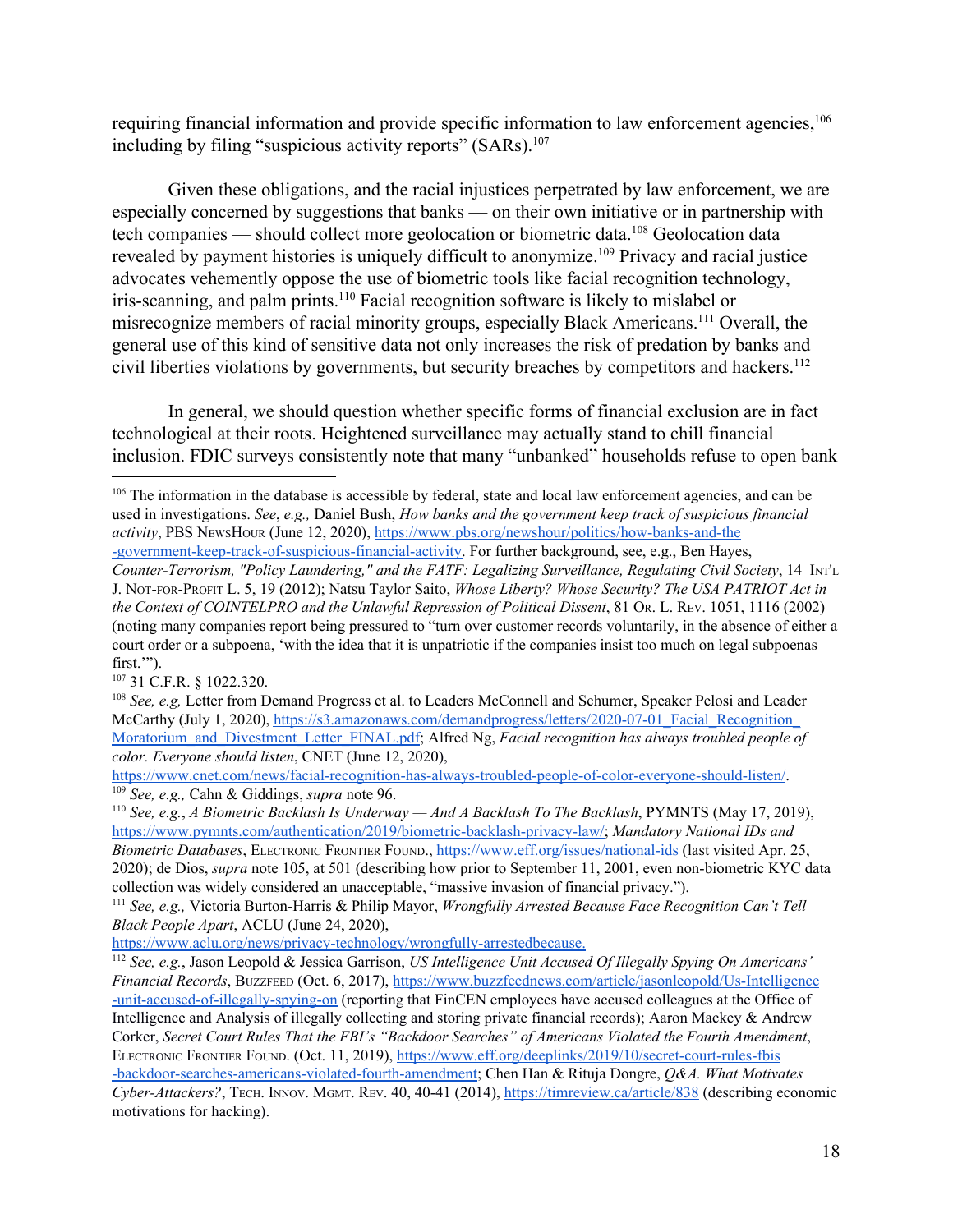accounts due to privacy concerns.<sup>113</sup> While providing increased access to digital financial services is important, a rapid shift to digitization stands to harm low-income people of color in particular.<sup>114</sup> Among other features, the fintech revolution presumes a certain technological infrastructure (like universal broadband),  $115$  not to mention a certain level of household financial stability.<sup>116</sup>

### **Recommendations**

# **Prevent the issuance of SPNBCs and clarify the narrow range of financial institutions that can receive National Banking Charters.**

The national bank charter must be respected. In various ways, scholars have argued the government has delegated some of its "money-creation" power to banks.<sup>117</sup> Indeed, 33 banking law scholars recently submitted an amicus brief to the Second Circuit, arguing that "[c]reating deposit dollars is a delegated sovereign privilege" and that OCC lacks the authority to charter Silicon Valley firms.<sup>118</sup> In a sound and health banking regime, the charter would create a logical site for regulation.<sup>119</sup> But myriad forces, including the Law and Economics movement, have driven a proverbial "race to the bottom" in terms of charter-based enforcement.<sup>120</sup>

The OCC lacks the authority to extend national bank charters to companies that do not hold deposits and are not banks in any traditional sense of the word.<sup>121</sup> But lending charters

<sup>113</sup> FDIC, NATIONAL SURVEY OF UNBANKED AND UNDERBANKED HOUSEHOLDS, 2017 4, 23-24,

<https://www.fdic.gov/householdsurvey/>. *See also, id.* at 3 (noting Black households are nearly six times more likely to be unbanked than white households, while Hispanic households are nearly five times more likely to be unbanked than white households).

<sup>114</sup> Jay Stanley, *Say No to the "Cashless Future" — and to Cashless Stores*, ACLU (Aug. 12, 2019), [https://www.aclu.org/blog/privacy-technology/consumer-privacy/say-no-cashless-future-and-cashless-stores.](https://www.aclu.org/blog/privacy-technology/consumer-privacy/say-no-cashless-future-and-cashless-stores)

<sup>115</sup> *See*, *e.g.*, Terri Friedline, *An Open Internet is Essential for Financial Inclusion, FinTech Revolution*, HUFF. POST (Dec. 14, 2017), [https://www.huffpost.com/entry/an-open-internet-is-essential-for-financial-inclusion](https://www.huffpost.com/entry/an-open-internet-is-essential-for-financial-inclusion_b_5a3345dce4b0e1b4472ae520) b 5a3345dce4b0e1b4472ae520.

<sup>116</sup> *See* Stanley, *supra* note 114.

<sup>117</sup> *See, e.g.,* Robert C. Hockett & Saule T. Omarova, *The Finance Franchise*, 102 CORNELL L. REV. 1143, 1147 (2017) ("At its core, the modern financial system is effectively a public-private partnership ...."); MORGAN RICKS, THE MONEY PROBLEM: RETHINKING FINANCIAL REGULATION (2016); CHRISTINE DESAN, MAKING MONEY: COIN, CURRENCY, AND THE COMING OF CAPITALISM (2014); Katharina Pistor, *A Legal Theory of Finance*, 41 J. COMP. ECON., 315, 315 (2013) ("[F]inancial markets are legally constructed and as such occupy an essentially hybrid place between state and market, public and private.").

<sup>118</sup> Brief of Thirty-Three Banking Law Scholars as Amici Curiae in Support of Appellee in *Lacewell v. OCC*, No. 19 Civ. 4271 (2d Cir. July 29, 2020), *available at* [https://justmoney.org/lacewell-v-occ/.](https://justmoney.org/lacewell-v-occ/) <sup>119</sup> *Id.*

<sup>120</sup> *See* William K. Black, *Neo-Classical Economic Theories, Methodology, and Praxis Optimize Criminogenic Environments and Produce Recurrent, Intensifying Crises*, 44 CREIGHTON L. REV. 597, 628 (2011) (arguing these scholars believe competition among the States to charter corporations acts like an 'invisible hand' to align the interests of investors and officers and produce governance rules that are 'optimal for society.)' <sup>121</sup> Letter from NCLC to OCC 9 (Aug. 3, 2020),

[https://www.nclc.org/images/pdf/rulemaking/2020-OCC-fintech-NCLC-comments.pdf.](https://www.nclc.org/images/pdf/rulemaking/2020-OCC-fintech-NCLC-comments.pdf)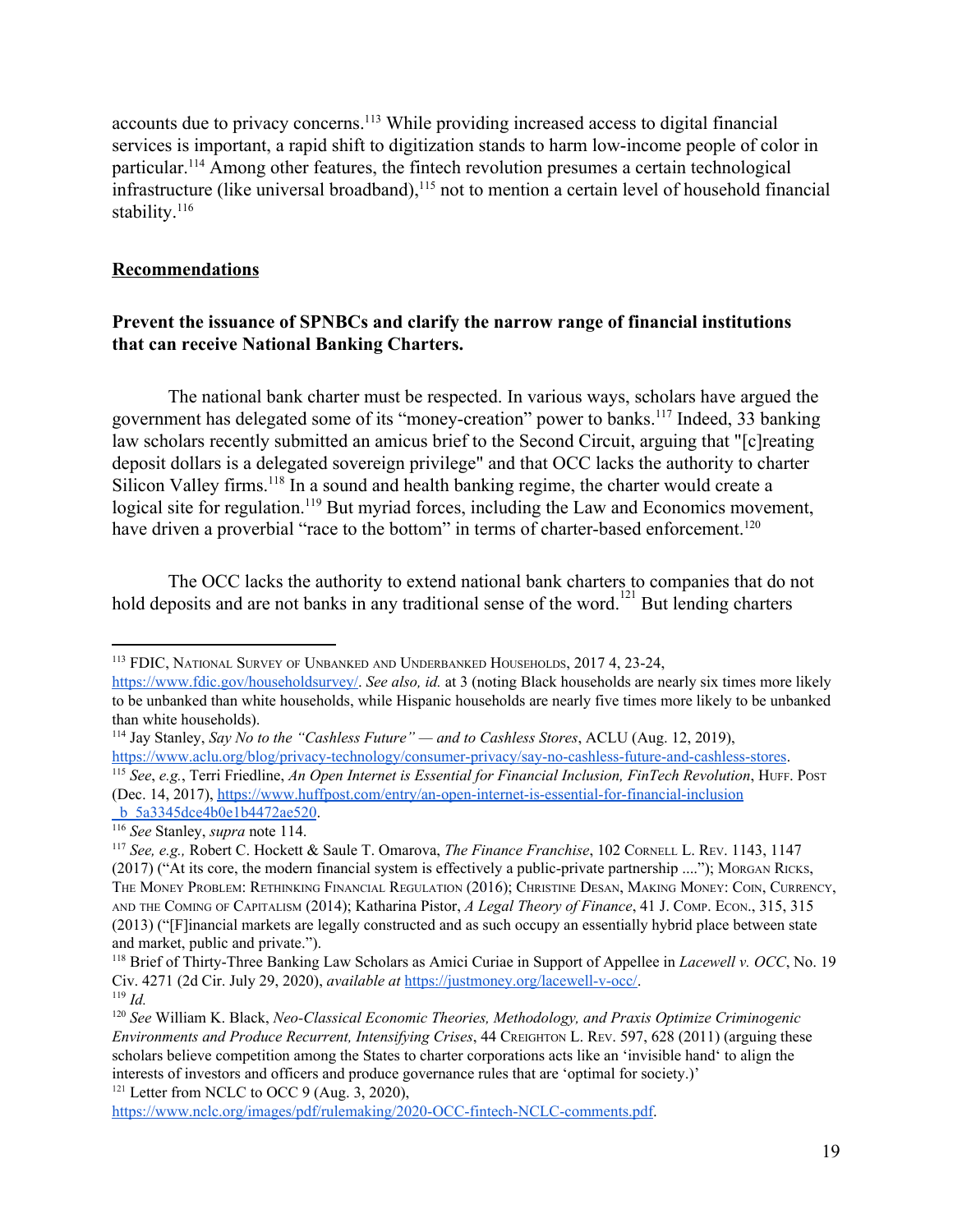would simply be dangerous. Predatory lenders are eager to obtain national bank charters so that they can ignore state usury laws and charge rates that are illegal under most state laws. The OCC is already supporting predatory lenders that partner with national banks to evade state interest rate caps, and doing nothing to restrain the banks' role in predatory practices,  $122$  and we do not have confidence that a nonbank charter would not be available to predatory lenders. Moreover, the OCC does not intend for SPBNC recipients to be subject to the CRA, which only applies to depository institutions, creating a higher risk they would offer products that harm the communities where they do business rather than serve these communities with responsible products.

#### **Close the "ILC Loophole."**

The FDIC is poised to open the floodgates to the acquisition of ILCs by nonfinancial firms, including commercial businesses that depend on customer and business partner surveillance methods that have no place in our regulated banking system and should not be attached to the federal safety net. As a general matter, any companies acting as banks regardless of the financial or nonfinancial nature of their parent companies — should be regulated as banks, under consolidated supervision. Companies acting as BHCs should be regulated as BHCs. In 2016, the Federal Reserve Board of Governors (Board) recommended that Congress should prohibit ownership of ILCs by commercial firms, based on the same risks and policy concerns cited by the FDIC when it adopted and extended its moratorium.<sup>123</sup> The FDIC did not endorse the Board's recommendation in the 2016 joint report, but the FDIC did not object to the Board's recommendation either. Moreover, it did not challenge the Board's analysis of the risks and policy concerns created by commercially-owned ILCs.<sup>124</sup> It is time to permanently end the ILC exemption.

#### **Strengthen consumer protections, including by instituting a 36% federal rate cap.**

Interest rate limits are the simplest and most effective protection against predatory lending.<sup>125</sup> AFR EF supports the bipartisan effort to extend the  $36\%$  APR interest rate cap on payday and car-title lenders in the Military Lending Act (MLA) to cover all Americans.<sup>126</sup> Every time a person takes out another loan, the overall amount of debt increases as interest and fees pile

<sup>122</sup> CRL et al. True Lender Comments, *supra* note 7, at 52-57.

<sup>&</sup>lt;sup>123</sup> Bd. of Governors of the Fed. Res. Sys. et al., Report to the Congress and the Financial Stability Oversight COUNCIL PURSUANT TO SECTION 620 OF THE DODD-FRANK ACT (2016), *available at*

<https://www.federalreserve.gov/newsevents/pressreleases/files/bcreg20160908a1.pdf> [\[https://perma.cc/3UDT-MKRV](https://perma.cc/3UDT-MKRV)].

<sup>124</sup> *Id.* at 52, 74.

<sup>&</sup>lt;sup>125</sup> NCLC, MISALIGNED INCENTIVES: WHY HIGH-RATE INSTALLMENT LENDERS WANT BORROWERS WHO WILL DEFAULT, (2016), [https://www.nclc.org/images/pdf/high\\_cost\\_small\\_loans/payday\\_loans/report-misaligned-incentives.pdf.](https://www.nclc.org/images/pdf/high_cost_small_loans/payday_loans/report-misaligned-incentives.pdf) <sup>126</sup> *See, e.g,* Letter from CRL, Ams. for Fin. Reform, et al. to Leaders McConnell and Schumer, Speaker Pelosi and Leader McCarthy (July 1, 2020),

[https://ourfinancialsecurity.org/wp-content/uploads/2020/03/CRL-Group-Letter-on-Financial-Services-Stimulus-Rec](https://ourfinancialsecurity.org/wp-content/uploads/2020/03/CRL-Group-Letter-on-Financial-Services-Stimulus-Recommendations.pdf) [ommendations.pdf](https://ourfinancialsecurity.org/wp-content/uploads/2020/03/CRL-Group-Letter-on-Financial-Services-Stimulus-Recommendations.pdf) (All new loans made during the crisis should comply with consumer safeguards in the Military Lending Act, including a cap of 36% APR.)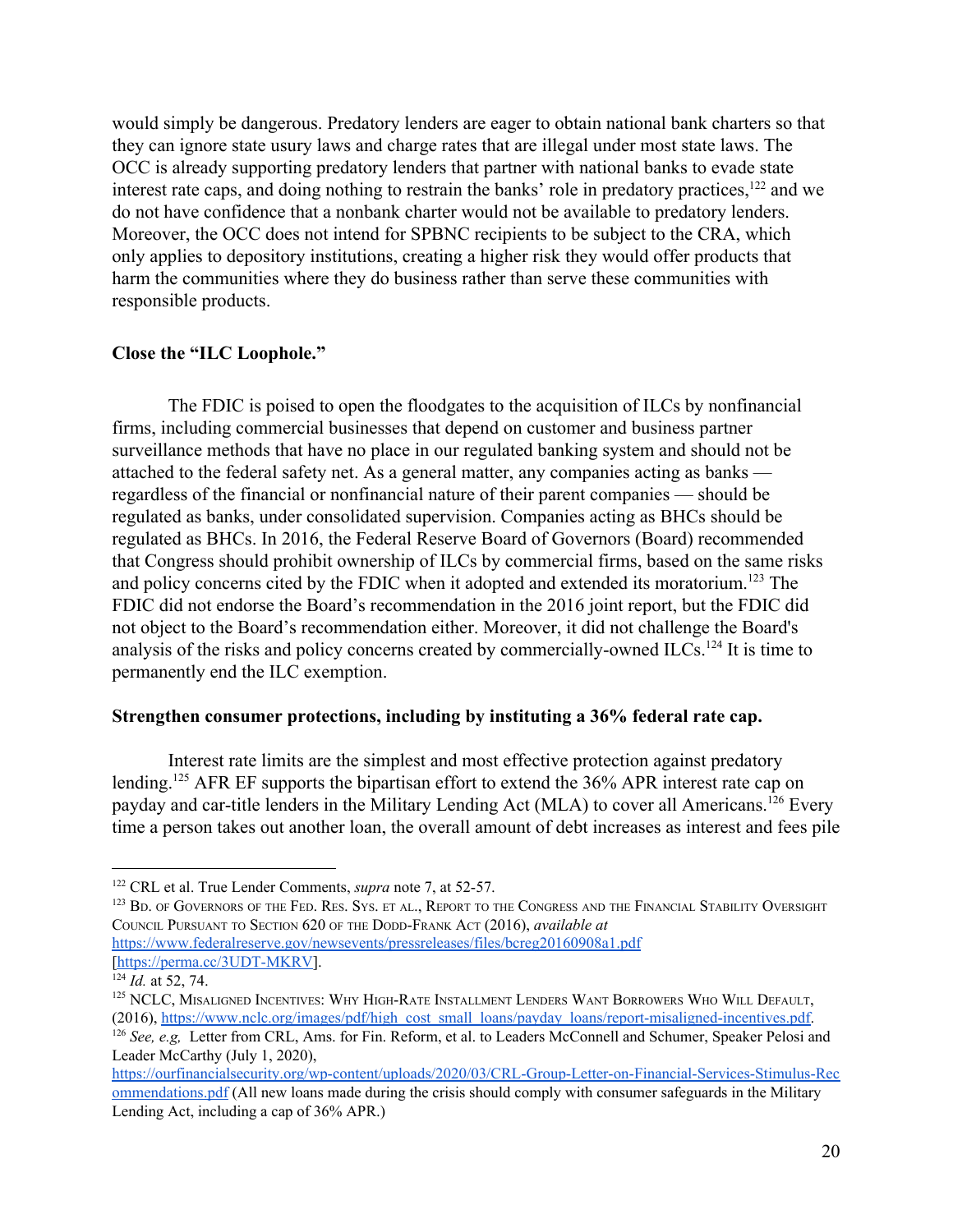on. Collectively, the "debt trap" is draining \$8 billion every year from American consumers.<sup>127</sup> By prohibiting loans with an APR above 36%, we would fight the debt trap.

The CFPB should exercise all relevant powers available to it. The CFPB exercises supervisory powers over nonbank remittance providers,  $128$  allowing it to examine some these companies and to ensure they disclose certain information to users.<sup>129</sup> Consumer advocates have argued the CFPB should promulgate a rule authorizing it to supervise all "data aggregators" for compliance with consumer financial protection laws.  $130$  When the Bureau updated the regulations for the Electronic Funds Transfer Act in 2019, it declined to opine on whether error resolution rights and related protections apply to virtual currency wallets.<sup>131</sup> It should extend such safeguards now.

# **Designate the deposit-like obligations of dominant tech platforms as "deposits", prohibiting the platforms from issuing such obligations absent approval by banking regulators.**

Some analysts have argued that mobile payments platforms should be subject to full-scale banking regulation.<sup>132</sup> Yet regulators lack the authority to simply designate a nonbank company, as a bank. In fact, federal laws contain several different and potentially conflicting definitions of a "bank", <sup>133</sup> limiting regulators ability to constrain banking activities to institutions with banking charters.<sup>134</sup>

<sup>130</sup> *See, e.g.*, EDITH RAMIREZ ET AL., FED. TRADE COMM'N, DATA BROKERS: A CALL FOR TRANSPARENCY AND ACCOUNTABILITY i-ix (2014), *available at* [http://www.ftc.gov/system/files/documents/reports/data-brokers-call](http://www.ftc.gov/system/files/documents/reports/data-brokers-call-transparency-accountability-report-federal-trade-commission-may-2014/140527databrokerreport.pdf?utm_source=govdelivery)[transparency-accountability-report-federal-trade-commission-may-2014/140527databrokerreport.pdf](http://www.ftc.gov/system/files/documents/reports/data-brokers-call-transparency-accountability-report-federal-trade-commission-may-2014/140527databrokerreport.pdf?utm_source=govdelivery) (suggesting the CFPB could define "large data brokers" as subject to its examination authority under  $12 \text{ U.S.C. }$  § 5514(a)(1)(B)); Saunders, *supra* note 19, at 20-21 (2019) (arguing the same point).

<sup>&</sup>lt;sup>127</sup> DIANE STANDAERT ET AL., CRL, PAYDAY AND CAR-TITLE LENDERS DRAINNEARLY \$8 BILLION IN FEES EVERY YEAR (2019),

[https://www.responsiblelending.org/sites/default/files/nodes/files/research-publication/crl-statebystate-fee-drain-apr](https://www.responsiblelending.org/sites/default/files/nodes/files/research-publication/crl-statebystate-fee-drain-apr2019.pdf) [2019.pdf.](https://www.responsiblelending.org/sites/default/files/nodes/files/research-publication/crl-statebystate-fee-drain-apr2019.pdf)

<sup>128</sup> *See* 12 C.F.R. § 1090.107; *see also* Defining Larger Participants of the International Money Transfer Market, 79 Fed. Reg. 56631 (Sept. 23, 2014).

<sup>&</sup>lt;sup>129</sup> The CFPB may bring enforcement actions against any entity providing a "consumer financial product or service," or any entity materially assisting that provider. *See* 12 U.S.C. § 5536(a)(1); 12 U.S.C. § 5481(6)(A); 12 U.S.C. § 5481(15); 12 U.S.C. § 5481(26)(A). *See also* Nizan Geslevich Packin & Yafit Lev-Aretz, *Big Data and Social Netbanks: Are You Ready to Replace Your Bank?*, 53 HOUS. L. REV. 1211, 1260 (2016)(noting the CFPB and FTC currently assume concurrent responsibility of online nonbanking consumer protection).

<sup>131</sup> *Id.* See also, *Is Cash Still King? Reviewing the Rise of Mobile Payments Testimony: Hearing Before the H. Comm. on Fin. Services*, 116th Cong. 8 (2020) (Statement of Christina Tetreault, Sr. Policy Counsel, Consumer Reports), *available at*

[https://advocacy.consumerreports.org/wp-content/uploads/2020/01/Hhrg-116-ba00-wstate-tetreaultc-20200130-u1-1](https://advocacy.consumerreports.org/wp-content/uploads/2020/01/hhrg-116-ba00-wstate-tetreaultc-20200130-u1-1.pdf) [.pdf](https://advocacy.consumerreports.org/wp-content/uploads/2020/01/hhrg-116-ba00-wstate-tetreaultc-20200130-u1-1.pdf) (arguing that what protections exist are threatened by litigation initiated by PayPal).

<sup>132</sup> *See, e.g.*, Paul Kupiec, *Why Libra Must Be Treated Like Traditional Banks and Currency*, THE HILL *(*Nov. 4, 2019), <https://thehill.com/opinion/finance/468924-why-libra-must-be-treated-like-traditional-banks-and-currency>.

<sup>133</sup> For discussions of these definitions, see, e.g., Awrey & Zwieten, *supra* note 79, at 816; Saule T. Omarova & Margaret E. Tahyar, *That Which We Call A Bank: Revisiting the History of Bank Holding Company Regulation in the United States*, 31 REV. BANKING & FIN. L 113, 115 (2011).

<sup>134</sup> For extensive discussion, see Morgan Ricks, *Money As Infrastructure*, 2018 COLUM. BUS. L. REV 757, 811-821 (2018) (For instance, the Banking Act of 1933 classifies "banks" as institutions that take deposits and are examined and regulated by state or federal banking authorities. Section 21 makes it illegal for an entity to accept deposits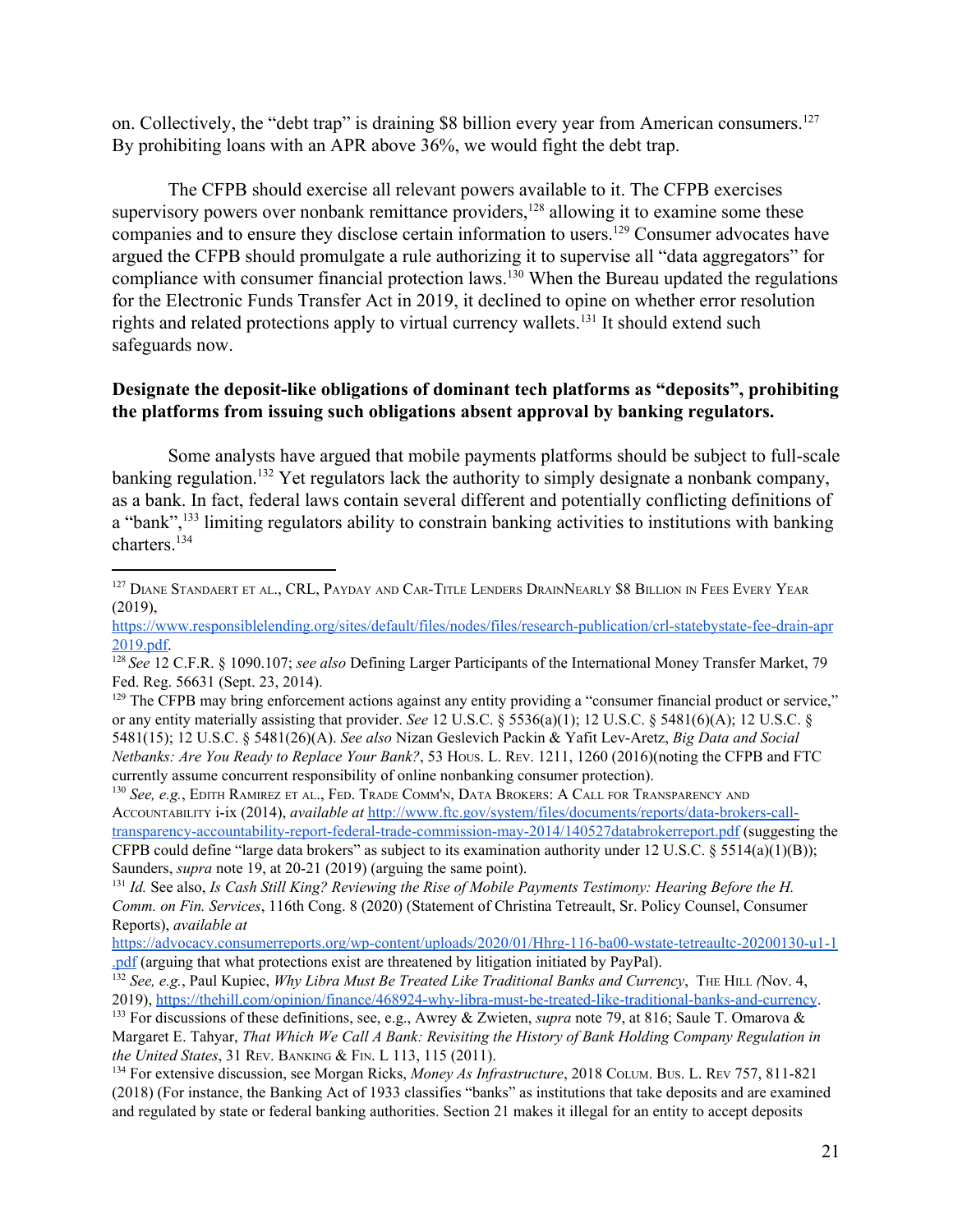Despite widespread acknowledgement that definitional problems allow nonbanks to engage in arbitrage,  $135$  the issues remain unresolved. Banking regulators could attempt to promulgate rules clarifying the definitions of "bank" and "deposit", but courts have generally been unwilling to expand the scope of such statutory terms.<sup>136</sup> Congress must prevent the rise of a surveillance-driven shadow banking sector.<sup>137</sup> We need a forward-looking bill that seeks to integrate emerging digital financial technologies into traditional banking services in a way that strengthens regulatory supervision, clarifies the legal status and classification of digital financial assets, but above all, promotes safety of consumer funds. We should recognize as a deposit any digital financial asset that promises a fixed nominal value, on demand, denominated in or pegged to the U.S. dollar, and regulates the relevant institutions as depository institutions.

Policymakers may create a narrower space for firms that do not seek to engage in broader depository activities beyond accepting funds and making payments, but all companies must be subject to regulation that matches the risks posed to consumers and the broader public. We do not expect the OCC's Payments Charter to meet this goal.<sup>138</sup> As it stands the OCC lacks the authority to issue its Payments Charter.<sup>139</sup> But as a policy matter, the decision of whether and how to grant a national payments charter should be left to Congress. A payments charter raises important issues with respect to consumer and fair lending protections, the separation of banking and commerce, and supervision of holding companies.

### **Constrain corporate data usage to a short list of permissible purposes, and ban the use of data for other purposes.**

Experts argue the U.S. data protection and federal privacy framework is fundamentally broken, and will face imminent revision.<sup>140</sup> When Big Tech is present, privacy is absent. For instance, assertion by social media giants that they will not commingle financial and social data

[https://www.nclc.org/images/pdf/rulemaking/2020-OCC-fintech-NCLC-comments.pdf.](https://www.nclc.org/images/pdf/rulemaking/2020-OCC-fintech-NCLC-comments.pdf)

without being regulated by a banking regulator. The provision has been interpreted as an "axiomatic" statement preventing firms other than banks from issuing deposit liabilities. Prof. Wilmarth has argued that it is a criminal offense for nonbanks to hold deposits. Unfortunately, the Banking Act of 1933 does not define "deposit", meaning regulators cannot easily invoke Section 21 to prevent nonbanks from engaging in general banking activities. Even if regulators or courts were to attempt to borrow the definition of "deposit" from another statute, there would be "no practical way forward." For instance, because the Federal Deposit Insurance Act defines a "deposit" as "money or its equivalent received or held by a *bank*..." (emphasis added), this creates a "perfect legal circle.") <sup>135</sup> *See, e.g.*, U.S. TREAS., FINANCIAL REGULATORY REFORM: A NEW FOUNDATION (Oct. 8, 2009),

[https://www.treasury.gov/initiatives/Documents/FinalReport\\_web.pdf](https://www.treasury.gov/initiatives/Documents/FinalReport_web.pdf).

<sup>&</sup>lt;sup>136</sup> For instance, the Supreme Court struck down a Board regulation intended to expand the BHCA definition of "bank" to cover "nonbank banks." *See* Board of Governors v. Dimension Financial Corp, 474 U.S. 361, 374 (1986). <sup>137</sup> *See* Kristin N. Johnson et al., *(Im)perfect Regulation: Virtual Currency and Other Digital Assets As Collateral*,

<sup>21</sup> SMU SCI. & TECH. L. REV. 115, 142 (2018) (arguing that expanding the existing definition of "deposit accounts" to include virtual wallets and platforms would presumably subject them to a host of intermediary regulations imposed on more traditional depository institutions).

<sup>&</sup>lt;sup>138</sup> See ABA, "Podcast: OCC's Brooks Plans to Unveil 'Payments Charter 1.0' This Fall," June 25, 2020. <sup>139</sup> Comment from NCLC to OCC 5 (Aug. 20, 2020),

<sup>140</sup> *See, e.g*., Woodrow Hartzog & Neil Richards, *Privacy's Constitutional Moment and the Limits of Data Protection*, 61 B.C. L. REV. 1, 1687, 1687-88 (2020).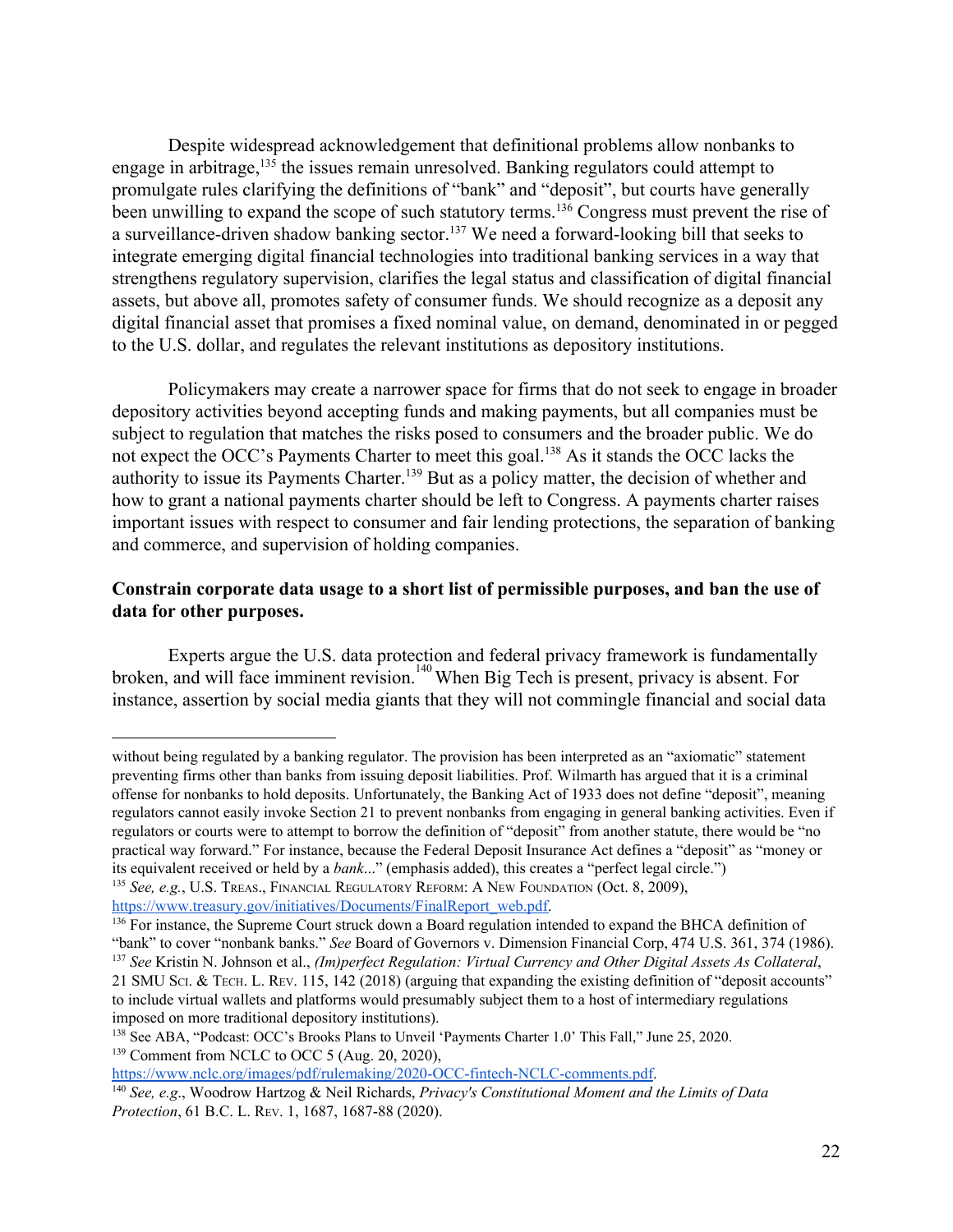absent consumer consent are virtually meaningless. The very notion of digital consent has been complicated by "dark patterns" and other technology Big Tech uses to exploit limits in user cognition and understanding.<sup>141</sup> Consumers typically have no knowledge of what they are consenting to on the internet.  $\frac{142}{4}$  Many experts argue the existing notice-and-consent regime does *nothing* to curb commercial surveillance.<sup>143</sup>

While the FTC does have some tools at its disposal, <sup>144</sup> no overarching federal privacy law currently curbs the collection, use, and sale of personal data among corporations.<sup>145</sup> Ultimately, Congress should take action to minimize data collection to that which is narrowly tailored to permitted usages, so that many of the aforementioned anti-competitive practices become commercially unfruitful.<sup>146</sup> Legislation should also shift the burden of privacy protection away from consumers, who have minimal resources to protect themselves, and toward the companies, which profit immensely from the aggregation of our data.<sup>147</sup>

## **Reestablish a bright line between the ownership of large tech companies and the ownership of financial institutions.**

Legislators should reestablish a bright line between the ownership of large tech companies and the ownership of financial institutions. We need structural partitions between

<https://www.citizen.org/sites/default/files/privacy-and-digital-rights-for-all-framework.pdf>.

<https://www.banking.senate.gov/download/statement-of-support>.

<sup>141</sup> *See, e.g.*, Neil Richards & Woodrow Hartzog, *The Pathologies of Digital Consent*, 96 WASH. U. L. REV. 1461, 1461-1478 (2019) (borrowing a definition of dark patterns as "'tricks used in websites and apps that make you buy or sign up for things that you didn't mean to.'").

<sup>&</sup>lt;sup>142</sup> Comment from Freedom from Facebook to FTC (Aug. 20, 2018),

[https://www.ftc.gov/system/files/documents/public\\_comments/2018/08/ftc-2018-0051-d-0008-147767.pdf.](https://www.ftc.gov/system/files/documents/public_comments/2018/08/ftc-2018-0051-d-0008-147767.pdf) <sup>143</sup> *See, e.g.*, Packin & Lev-Aretz, *supra* note 129**,** at 1279–81 (2016); Nathan Newman, *How Big Data Enables Economic Harm to Consumers, Especially to Low-Income and Other Vulnerable Sectors of the Population*, 18 J. INTERNET L. 11, 19 (2014).

<sup>144</sup> For extensive treatment, see Sandeep Vaheesan, *Resurrecting "A Comprehensive Charter of Economic Liberty": The Latent Power of the Federal Trade Commission*, 19 U. PA. J. BUS. 645, 650-698 (2017) (arguing the Sherman Antitrust Act of 1890 authorizes the FTC to break up a conglomerate when it is monopolizing or attempting to monopolize a market. This section was memorably used to sue Microsoft in the late 1990s. The FTC also retains expansive power to interpret the antitrust provision of Section 5 of the FTC Act, which prohibits "unfair competition", generally. Using this authority, the FTC should establish presumptions of illegality for competitively suspect practices, including certain surveillance practices, either through enforcement activity or through rulemaking).

<sup>&</sup>lt;sup>145</sup> BERKELEY MEDIA STUDIES GROUP ET AL., THE TIME IS NOW: A FRAMEWORK FOR COMPREHENSIVE PRIVACY PROTECTION AND DIGITAL RIGHTS IN THE UNITED STATES, Citizen.org, (last visited Mar. 31, 2020),

<sup>146</sup> *See, e.g.*, Woodrow Hartzog and Neil M. Richards, *Privacy's Constitutional Moment and the Limits of Data Protection,* 61 BOSTON COLL. L. REV.(forthcoming 2020), *available a[t](https://ssrn.com/abstract=3441502)* <https://ssrn.com/abstract=3441502>; Press Release, Senate Democrats, *Privacy and Data Protection Framework* (Nov. 18, 2019), *available at* [https://www.democrats.senate.gov/imo/media/doc/Final\\_CMTE%20Privacy%20Principles\\_11.14.19.pdf.](https://www.democrats.senate.gov/imo/media/doc/Final_CMTE%20Privacy%20Principles_11.14.19.pdf)

<sup>&</sup>lt;sup>147</sup> Press Release: Statements of Support re: Data Accountability and Transparency Act (DATA 2020), Sen. Sherrod Brown (June 18, 2020),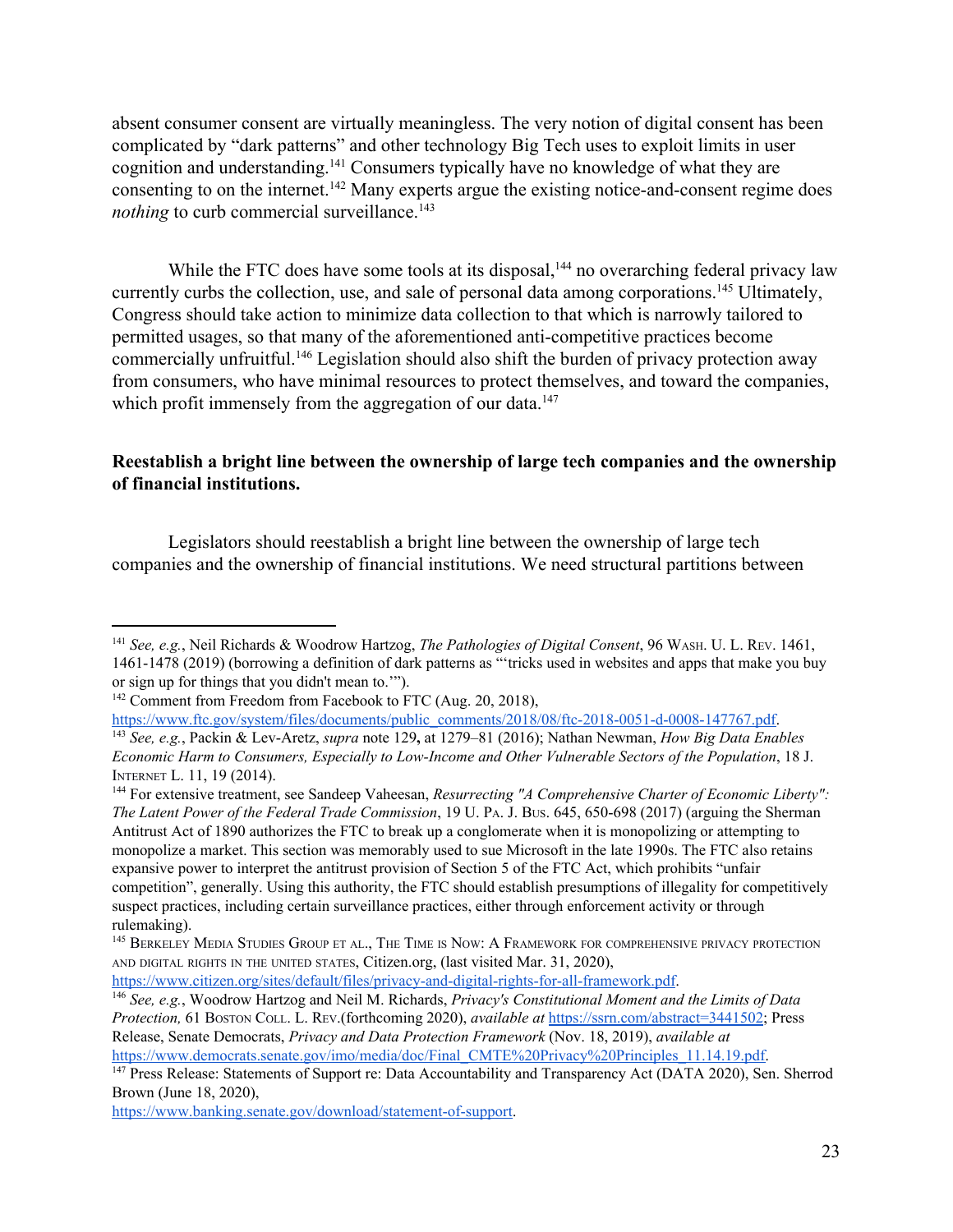commerce and banking, profit-driven enterprise and "money creation", <sup>148</sup> and platforms and payment systems.<sup>149</sup>

# **Finally, we urge Congress to establish privacy-respecting public options for real-time payments, safe deposits, international money transfer, and other basic digital financial services.**

We have commended the Board on its decision to establish and implement FedNow, a new interbank 24x7x365 real-time gross settlement (RTGS) system to facilitate real-time payments (RTP) between financial institutions of all sizes.<sup>150</sup> Households living paycheck to paycheck will be able to receive their wages more quickly and more easily pay bills when due, avoiding the common "cascade of negative consequences."<sup>151</sup>

In addition to upgrading our payments infrastructure, many central bankers, regulators, activists, and academics have pushed for some form of public banking option.<sup>152</sup> This could be utterly transformative. The COVID-19 pandemic response has shown that the very foundations of our economy are fragile. We are forced to rely on the banks as middlemen to deliver government assistance. Some of them have even seized emergency COVID-19 payments to collect debts.<sup>153</sup>

Today, only privileged banks and governmental entities are granted high interest, low fee accounts. The federal government could easily offer the same option to everyone, and provide better consumer safeguards than Wall Street, as well as higher interest, faster payments, and

[https://www.federalreserve.gov/SECRS/2019/December/20191230/OP-1670/OP-1670\\_110719\\_136983\\_394241172](https://www.federalreserve.gov/SECRS/2019/December/20191230/OP-1670/OP-1670_110719_136983_394241172069_1.pdf)\_ [069\\_1.pdf](https://www.federalreserve.gov/SECRS/2019/December/20191230/OP-1670/OP-1670_110719_136983_394241172069_1.pdf). *See also* Comment from FTC Comm'r Rohit Chopra to FTC (Nov. 7, 2019),

[https://www.ftc.gov/public-statements/2019/11/comment-commissioner-rohit-chopra-federal-reserve-proposal-devel](https://www.ftc.gov/public-statements/2019/11/comment-commissioner-rohit-chopra-federal-reserve-proposal-develop-round) [op-round](https://www.ftc.gov/public-statements/2019/11/comment-commissioner-rohit-chopra-federal-reserve-proposal-develop-round) (urging the Board to proceed promptly, arguing that slow development has created space for the Libra project and "attempts to bypass our banking system altogether.")

<sup>148</sup> For one vision of such separation, see Lev Menand, *Why Supervise Banks? The Forgotten Past and Uncertain Future of a Distinctive Form of Governance*, VAND. L. REV. 1, 23-24 (forthcoming 2020), *available at* <https://ssrn.com/abstract=3421232> [\[https://perma.cc/W5H5-B2FN](https://perma.cc/W5H5-B2FN)].

<sup>149</sup> *See* Awrey, *supra* note 80 at 41-43 (comparing various approaches to this issues); AFR Education Fund and DPEF Judiciary Letter, *supra* note 74 (arguing for the structural separation of large tech platforms and payments). <sup>150</sup> *See* Letter from AFR Education Fund & DPEF to Board (2019)

<sup>&</sup>lt;sup>151</sup> Facilitating Faster Payments in the U.S.: Hearing Before the U.S. S. Comm. on Banking, Hous., and Urban *Af airs*, 116th Cong. 1-2 (2019) (Statement of Sheila C. Bair, Former Chair, FDIC), *available at* <https://www.banking.senate.gov/download/bair-testimony-9-25-19>.

<sup>152</sup> *See, e.g.,* Mehrsa Baradaran, *It's Time for Postal Banking*, 127 HARV. L. REV. F. 165 (2014); Morgan Ricks et al., *A Public Option for Bank Accounts (or Central Banking for All)* 1 (VANDERBILT UNIV. LAW SCH., RESEARCH PAPER NO. 18-33, 2018), *available at* [https://ssrn.com/abstract=3192162;](https://ssrn.com/abstract=3192162) Robert Hockett, *Money's Past is Fintech's Future: Wildcat Crypto, the Digital Dollar, and Citizen Central* Banking 2 STAN. J. BLOCKCHAIN L. & POL'<sup>Y</sup> 221 (2019).

<sup>153</sup> *See* Press Release, U.S. S. Comm. on Banking, Hous., and Urban Affairs, *Brown, Warren Call On Banks To End The Seizure Of Stimulus Checks* (Apr. 15, 2020), *available at*

[https://www.banking.senate.gov/newsroom/minority/brown-warren-call-on-banks-to-end-the-seizure-of-stimulus-ch](https://www.banking.senate.gov/newsroom/minority/brown-warren-call-on-banks-to-end-the-seizure-of-stimulus-checks) [ecks.](https://www.banking.senate.gov/newsroom/minority/brown-warren-call-on-banks-to-end-the-seizure-of-stimulus-checks)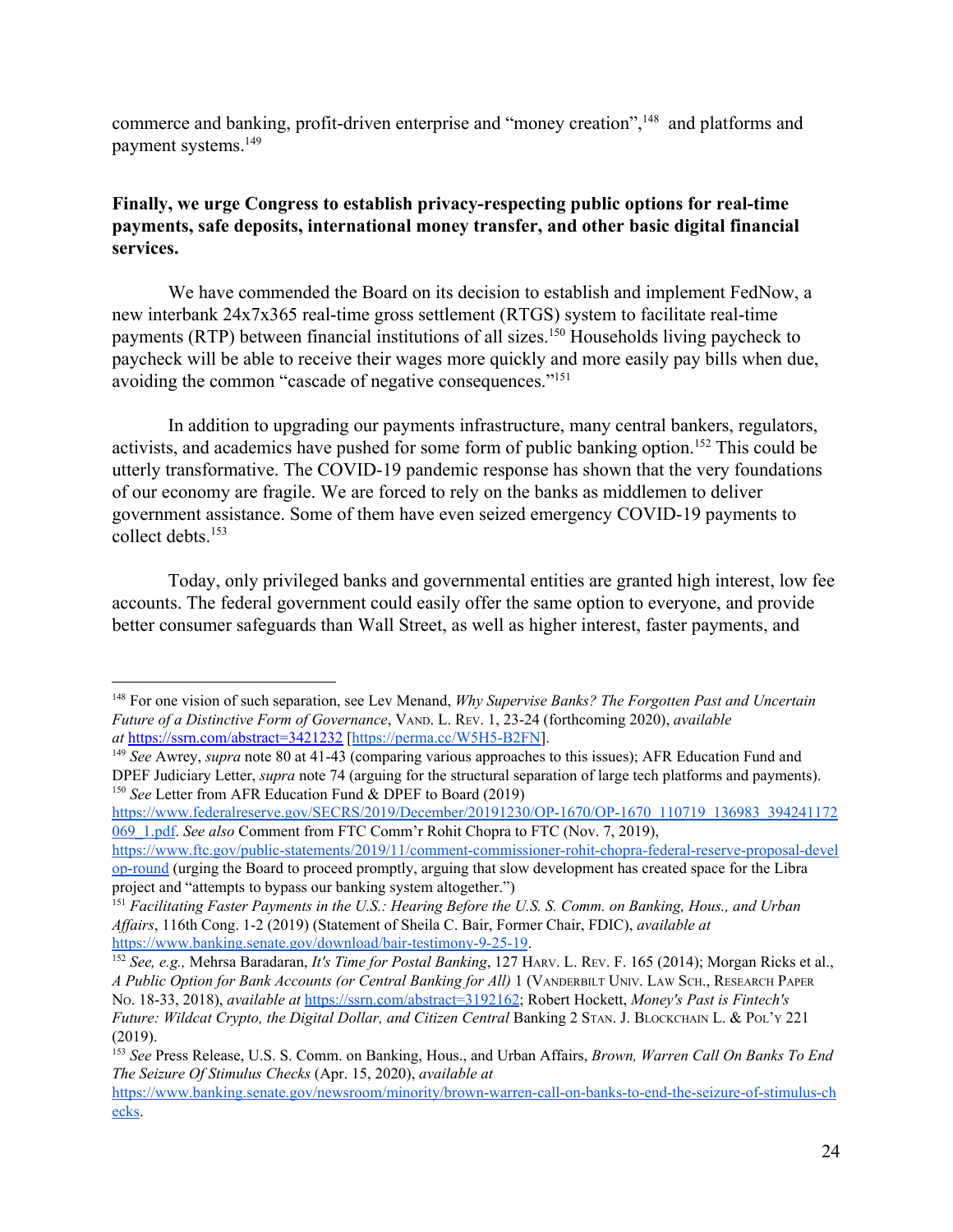complete deposit protection.<sup>154</sup> As a recent New York Times editorial endorsing FedAccounts for getting out stimulus payments put it: "Stop Dawdling. People Need Money."<sup>155</sup> Even after the pandemic, a public banking option could make it easier to prioritize assistance through more direct fiscal policy, avoiding ongoing issues with delayed funds, debt collection, and frozen bank accounts.

Some experts have called for Silicon Valley firms to partner with the government on this endeavor.<sup>156</sup> But Big Tech's involvement in public money development would doom any future for financial privacy.  $157$  Lest it fall victim to the same sort of criticisms as the Facebook Libra project, for instance, a new "digital dollar" would need to respect the privacy of its users. <sup>158</sup> Such respect would entail, among other features, offering digital wallets as well as bank accounts for all, preserving the existing choice of bearer instruments that do not track user activity (like paper Federal Reserve Notes) and registered instruments that do track user activity (like bank deposits). <sup>159</sup> While legal firewalls might prevent some level of abuse in an account-based system, technological solutions are necessary. If the owner of a public centralized ledger system, (for instance, the Federal Reserve Bank of New York) were able to access digital dollar transaction activity at any given time, that data could be inappropriately accessed by other governmental entities, including law enforcement.  $160$  By contrast, within our existing monetary system, the Federal Reserve System does not make any records of where individual Federal Reserve Notes are at any given time; circulation is merely recorded as a single aggregate liability on the Fed's balance sheet titled 'Federal Reserve Notes Outstanding.'<sup>161</sup>

A new public option for financial services should proceed from the principle that data that is not harvested in the first place cannot be abused. It should not ask users to choose between financial inclusion and privacy. In order to mitigate illicit flows, policymakers could choose to

<https://takeonwallst.com/2020/08/postal-banking-jp-morgan-chase/>.

[https://www.forbes.com/sites/jasonbrett/2019/12/19/congress-considers-federal-crypto-regulators](https://www.forbes.com/sites/jasonbrett/2019/12/19/congress-considers-federal-crypto-regulators-in-new-cryptocurrency-act-of-2020/#716eff165fcd)

<sup>154</sup> *See* Raúl Carrillo, *For Fairer Relief, Fix the Pipes!*, TAKE ON WALL ST. BLOG (May 7, 2020),

[https://takeonwallst.com/2020/05/stimulus-checks-fed-accounts/.](https://takeonwallst.com/2020/05/stimulus-checks-fed-accounts/)

<sup>155</sup> *Stop Dawdling. People Need Money*, N.Y. TIMES (Apr. 15, 2020),

<https://www.nytimes.com/2020/04/15/opinion/coronavirus-stimulus-check-payment.html>.

<sup>&</sup>lt;sup>156</sup> See, e.g., The Digitization of Money and Payments: Hearing Before the S. Comm. on Banking, Hous., and Urban *Af airs,* 116th Cong. 7-10 (2020) (Statement of Hon. J. Christopher Giancarlo, Chair Emeritus, CFTC), *available at* <https://www.banking.senate.gov/download/giancarlo-testimony-6-30-20&download=1>.

<sup>157</sup> As would Wall Street's involvement. *See, e.g.,* Raúl Carrillo, *Postal Banking: Brought to you by JP Morgan Chase?*, TAKE ON WALL ST. BLOG (Aug. 27, 2020),

<sup>158</sup> *See, e.g.*, Jason Brett, *Congress Considers Federal Crypto Regulators In New Cryptocurrency Act Of 2020*, FORBES (Dec. 19, 2019),

[<sup>-</sup>in-new-cryptocurrency-act-of-2020/#716eff165fcd](https://www.forbes.com/sites/jasonbrett/2019/12/19/congress-considers-federal-crypto-regulators-in-new-cryptocurrency-act-of-2020/#716eff165fcd) (describing the popularization of the idea of the digital dollar in response to Libra's development).

<sup>159</sup> *See* JONATHAN DHARMAPALAN & ROHAN GREY, THE CASE FOR DIGITAL LEGAL TENDER: THE MACROECONOMIC POLICY IMPLICATIONS OF DIGITAL FIAT CURRENCY, <sup>E</sup>CURRENCY MINT LTD. (2018), [https://www.ecurrency.net/static/resources/](https://www.ecurrency.net/static/resources/201802/TheMacroeconomicImplicationsOfDigitalFiatCurrencyEVersion.pdf) [201802/TheMacroeconomicImplicationsOfDigitalFiatCurrencyEVersion.pdf.](https://www.ecurrency.net/static/resources/201802/TheMacroeconomicImplicationsOfDigitalFiatCurrencyEVersion.pdf)

<sup>160</sup> *See, e.g.*, Matla Garcia Chavolla, *Cashless Societies and the Rise of the Independent Cryptocurrencies: How Governments Can Use Privacy Laws to Compete with Independent Cryptocurrencies*, 31 PACE INT'<sup>L</sup> L. REV. 263, 273 (2018).

<sup>161</sup> Rohan Grey, *Administering Money: Coinage, Debt Crises, and the Future of Fiscal Policy*, KY. L.J. 1, 16-18 (forthcoming 2020), *available at* [https://papers.ssrn.com/sol3/papers.cfm?abstract\\_id=3536440.](https://papers.ssrn.com/sol3/papers.cfm?abstract_id=3536440)